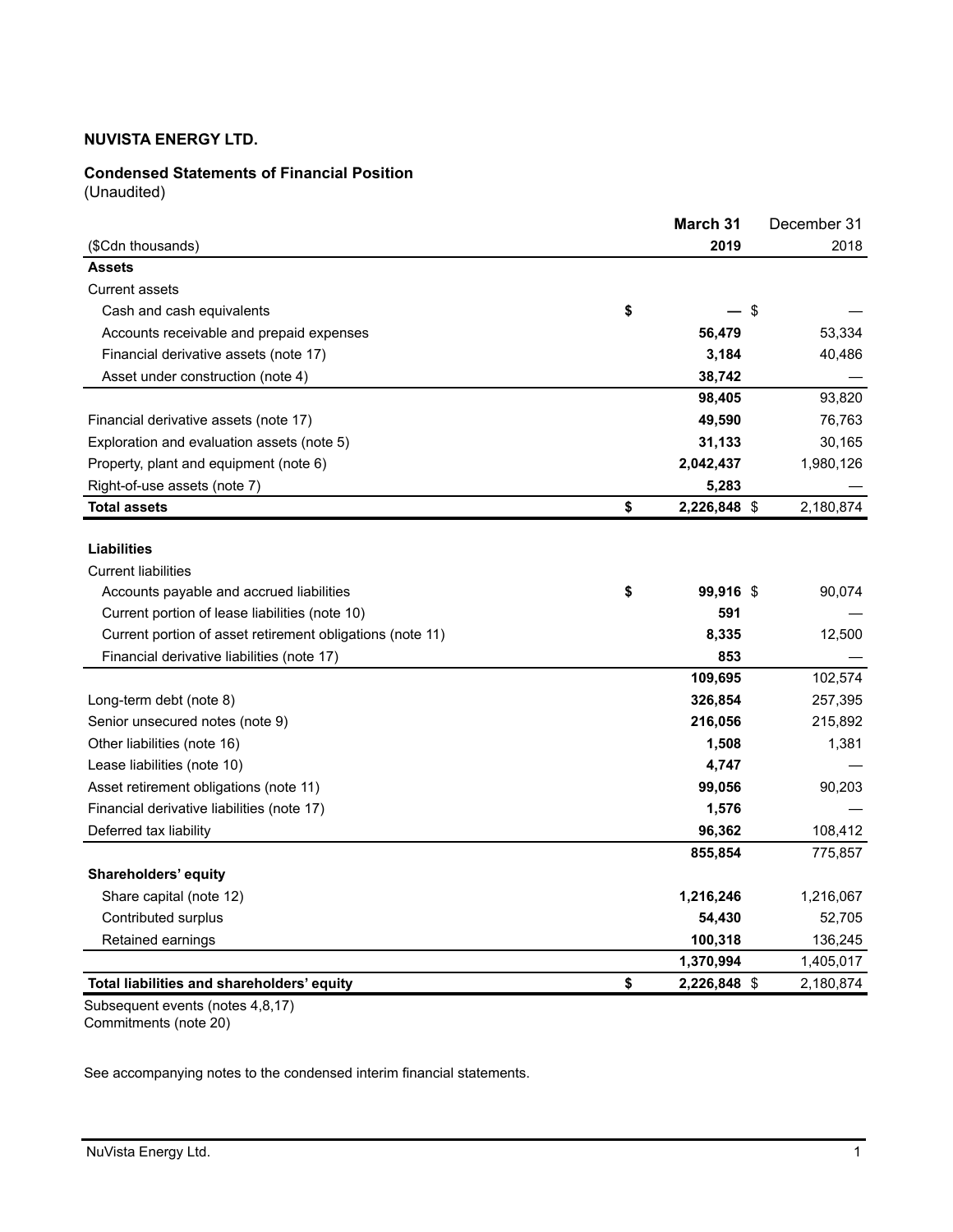# **Condensed Statements of Earnings (Loss) and Comprehensive Income (Loss)**

(Unaudited)

|                                                                                                 | Three months ended March 31 |          |
|-------------------------------------------------------------------------------------------------|-----------------------------|----------|
| (\$Cdn thousands, except per share amounts)                                                     | 2019                        | 2018     |
| <b>Revenues</b>                                                                                 |                             |          |
| Petroleum and natural gas (note 14)                                                             | \$<br>134,064 \$            | 124,756  |
| Royalties                                                                                       | (4, 576)                    | (1, 832) |
| Net revenue from petroleum and natural gas sales                                                | 129,488                     | 122,924  |
| <b>Financial derivative contracts</b>                                                           |                             |          |
| Realized gain (loss) on financial derivatives (note 17)                                         | 2,707                       | (5,289)  |
| Unrealized gain (loss) on financial derivatives                                                 | (66, 904)                   | 11,135   |
| Net revenue from petroleum and natural gas sales and gains (losses) on financial<br>derivatives | 65,291                      | 128,770  |
| <b>Expenses</b>                                                                                 |                             |          |
| Transportation                                                                                  | 12,484                      | 9,442    |
| Operating                                                                                       | 36,737                      | 32,570   |
| General and administrative                                                                      | 4,217                       | 4,587    |
| Share-based compensation (note 16)                                                              | 1,547                       | 1,290    |
| Depletion, depreciation and amortization                                                        | 51,777                      | 36,879   |
| Exploration and evaluation (note 5)                                                             | 977                         |          |
| Gain on property dispositions                                                                   | (1,934)                     |          |
| Financing costs (note 18)                                                                       | 7,464                       | 12,825   |
|                                                                                                 | 113,269                     | 97,593   |
| Earnings (loss) before taxes                                                                    | (47, 978)                   | 31,177   |
| Deferred income tax expense (recovery)                                                          | (12,051)                    | 8,806    |
| Net earnings (loss) and comprehensive income (loss)                                             | \$<br>$(35, 927)$ \$        | 22,371   |
| Net earnings (loss) per share (note 13)                                                         |                             |          |
| <b>Basic</b>                                                                                    | \$<br>$(0.16)$ \$           | 0.13     |
| <b>Diluted</b>                                                                                  | \$<br>$(0.16)$ \$           | 0.13     |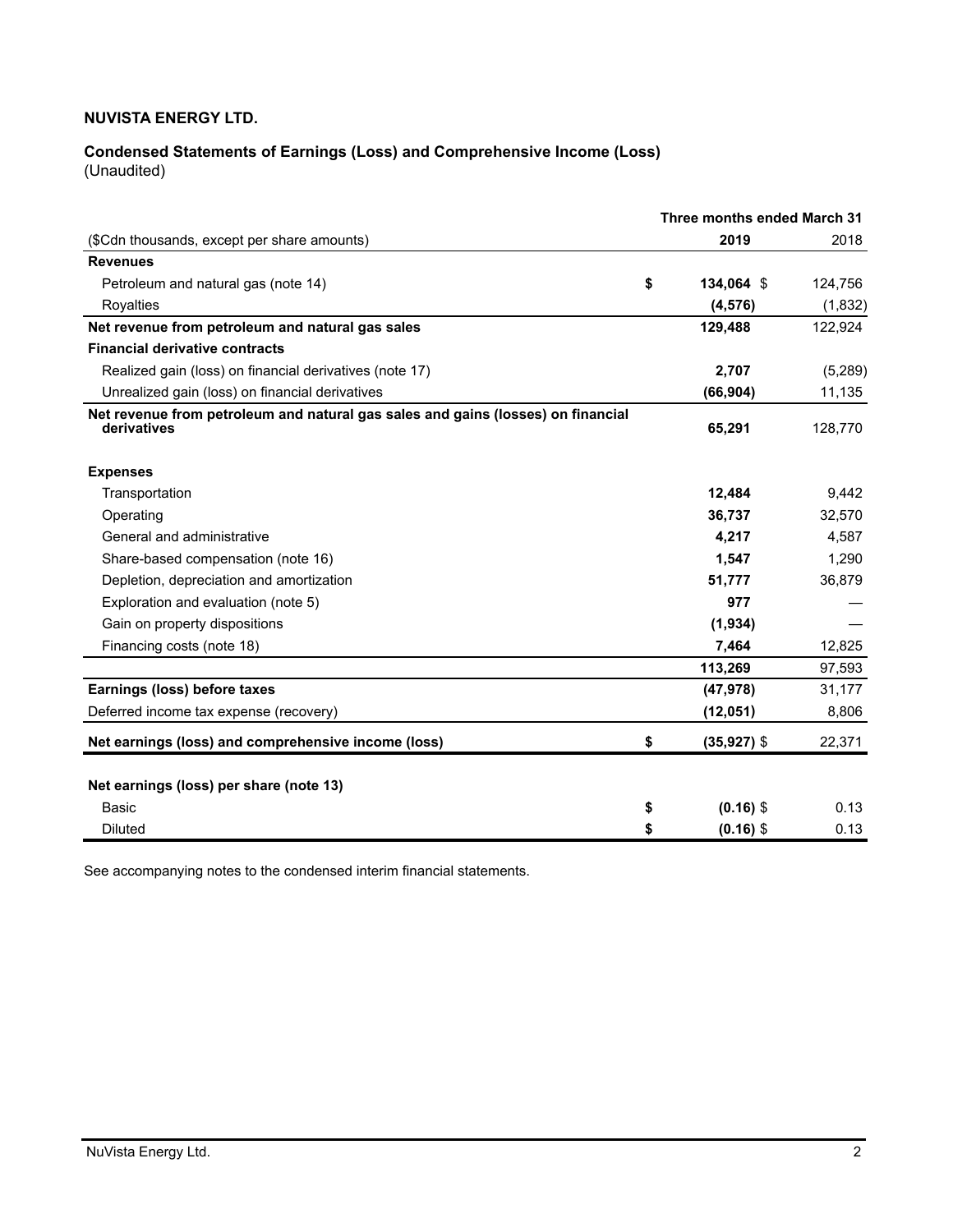# **Condensed Statements of Changes in Shareholders' Equity**

(Unaudited)

|                                                              |    | Three months ended March 31 |            |
|--------------------------------------------------------------|----|-----------------------------|------------|
| (\$Cdn thousands)                                            |    | 2019                        | 2018       |
| <b>Share capital (note 12)</b>                               |    |                             |            |
| Balance, January 1                                           | \$ | 1,216,067 \$                | 1,276,426  |
| Issued for cash on exercise of stock options                 |    | 24                          | 1,034      |
| Contributed surplus transferred on exercise of stock options |    | 8                           | 355        |
| Conversion of restricted share awards                        |    | 147                         | 41         |
| Balance, end of period                                       | \$ | 1,216,246 \$                | 1,277,856  |
|                                                              |    |                             |            |
| <b>Contributed surplus</b>                                   |    |                             |            |
| Balance, January 1                                           | \$ | 52,705 \$                   | 49,545     |
| Share-based compensation                                     |    | 1,880                       | 1,790      |
| Transfer to share capital on exercise of stock options       |    | (8)                         | (355)      |
| Conversion of restricted share awards                        |    | (147)                       | (41)       |
| Balance, end of period                                       | \$ | 54,430 \$                   | 50,939     |
|                                                              |    |                             |            |
| <b>Retained earnings (deficit)</b>                           |    |                             |            |
| Balance, January 1 (note 12)                                 | \$ | $136,245$ \$                | (462, 392) |
| Net earnings (loss)                                          |    | (35, 927)                   | 22,371     |
| Balance, end of period                                       | \$ | $100,318$ \$                | (440,021)  |
| Total shareholders' equity                                   | S  | 1,370,994 \$                | 888,774    |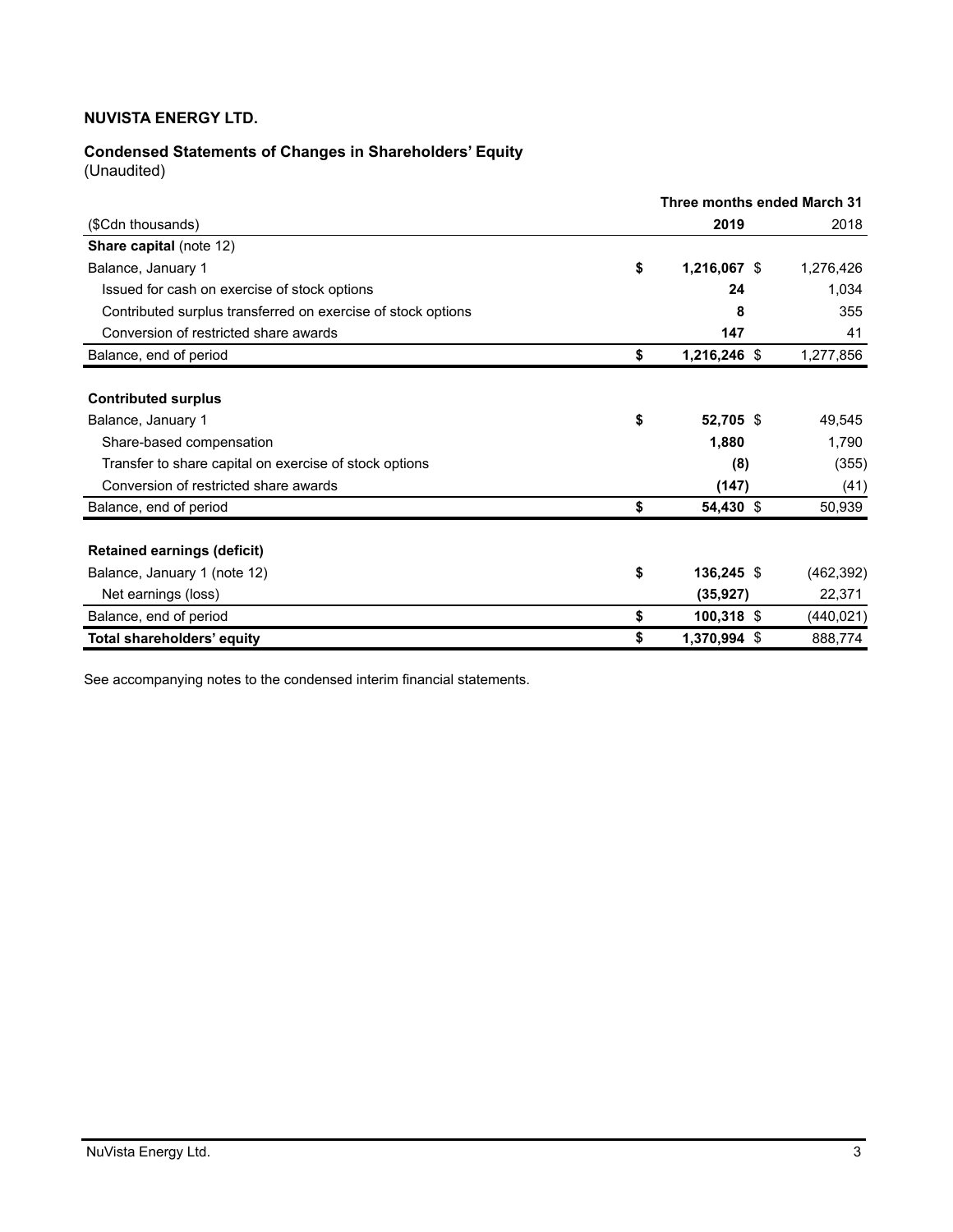## **Condensed Statements of Cash Flows**

(Unaudited)

|                                                            |    | Three months ended March 31 |            |  |  |
|------------------------------------------------------------|----|-----------------------------|------------|--|--|
| (\$Cdn thousands)                                          |    | 2019                        | 2018       |  |  |
| Cash provided by (used in)                                 |    |                             |            |  |  |
| <b>Operating activities</b>                                |    |                             |            |  |  |
| Net earnings (loss)                                        | \$ | $(35,927)$ \$               | 22,371     |  |  |
| Items not requiring cash from operations:                  |    |                             |            |  |  |
| Depletion, depreciation, amortization and impairment       |    | 51,777                      | 36,879     |  |  |
| Exploration and evaluation (note 5)                        |    | 977                         |            |  |  |
| Gain on property dispositions                              |    | (1,934)                     |            |  |  |
| Share-based compensation (note 16)                         |    | 1,420                       | 1,407      |  |  |
| Unrealized loss (gain) on financial derivatives            |    | 66,904                      | (11, 135)  |  |  |
| Deferred income tax expense (recovery)                     |    | (12, 051)                   | 8,806      |  |  |
| Accretion (note 11)                                        |    | 488                         | 404        |  |  |
| Asset retirement expenditures (note 11)                    |    | (12, 678)                   | (6, 856)   |  |  |
| Change in non-cash working capital (note 19)               |    | (5,674)                     | 13,418     |  |  |
|                                                            |    | 53,302                      | 65,294     |  |  |
| <b>Financing activities</b>                                |    |                             |            |  |  |
| Issue of share capital, net of share issue costs           |    | 24                          | 1,033      |  |  |
| Payment on lease liabilities (note 10)                     |    | (143)                       |            |  |  |
| Increase (decrease) of long-term debt                      |    | 69,459                      | (125, 725) |  |  |
| Issuance of senior unsecured notes, net of financing costs |    |                             | 215,142    |  |  |
| Repayment of senior unsecured notes                        |    |                             | (67, 680)  |  |  |
|                                                            |    | 69,340                      | 22,770     |  |  |
| <b>Investing activities</b>                                |    |                             |            |  |  |
| Property, plant and equipment expenditures                 |    | (109, 026)                  | (114, 540) |  |  |
| Exploration and evaluation expenditures                    |    | (1,794)                     | (680)      |  |  |
| Asset under construction expenditures (note 4)             |    | (24, 499)                   |            |  |  |
| Proceeds on property dispositions                          |    | 14                          |            |  |  |
| Change in non-cash working capital (note 19)               |    | 12,663                      | 32,610     |  |  |
|                                                            |    | (122, 642)                  | (82, 610)  |  |  |
| Change in cash and cash equivalents                        |    |                             | 5,454      |  |  |
| Cash and cash equivalents, beginning of period             |    |                             |            |  |  |
| Cash and cash equivalents, end of period                   | \$ | $\boldsymbol{\mathsf{S}}$   | 5,454      |  |  |
| Cash interest paid                                         | \$ | $10,313$ \$                 | 11,249     |  |  |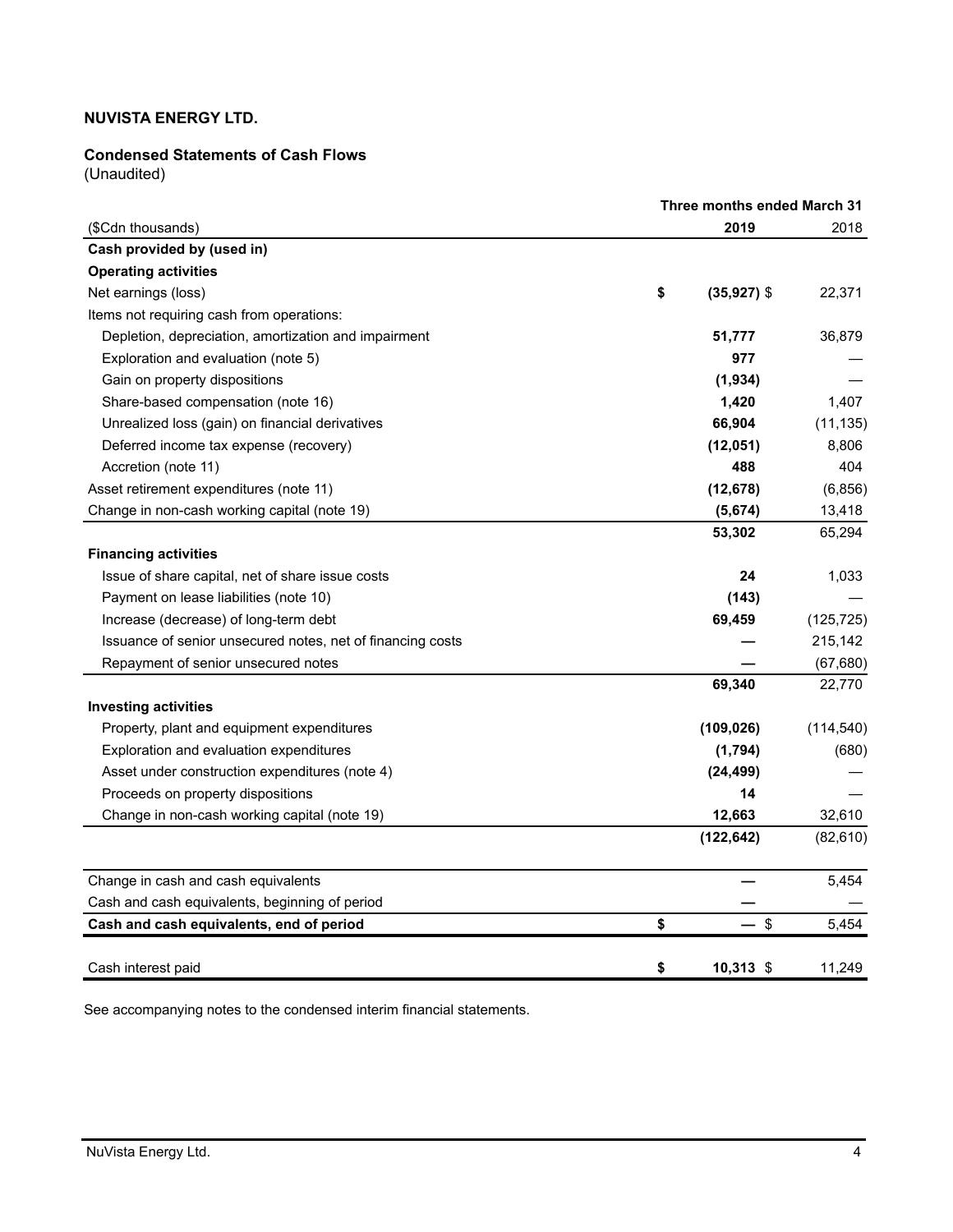## **NUVISTA ENERGY LTD. NOTES TO THE CONDENSED INTERIM FINANCIAL STATEMENTS**

Three months ended March 31, 2019 with comparative figures for 2018. All tabular amounts are in thousands of Canadian dollars, except share and per share amounts, unless otherwise stated.

## **1. Corporate information**

NuVista Energy Ltd. ("NuVista" or the "Company") is a Canadian publicly traded company incorporated in the province of Alberta. The Company is an oil and natural gas company actively engaged in the exploration, development and production of oil and natural gas reserves in the Western Canadian Sedimentary Basin. NuVista's focus is on the scalable and repeatable condensate-rich Montney formation in the Alberta Deep Basin.

The address of the Company's head office is 2500, 525 – 8th Avenue S.W., Calgary, Alberta, Canada, T2P 1G1.

## **2. Basis of preparation**

These condensed interim financial statements (the "financial statements") have been prepared in accordance with International Accounting Standards ("IAS") 34, "Interim Financial Reporting". These financial statements have been prepared following the same accounting policies, except for the adoption of IFRS 16 - *Leases,* and methods of computation as the annual financial statements for the year ended December 31, 2018. These financial statements do not include all the information required for annual financial statements and should be read in conjunction with the audited financial statements for the year ended December 31, 2018, which have been prepared in accordance with International Financial Reporting Standards ("IFRS").

These financial statements were approved and authorized for issuance by the Board of Directors on May 7, 2019.

## **3. Changes in significant accounting policies**

## *IFRS 16 - Leases*

NuVista adopted IFRS 16 - *Leases* ("IFRS 16") on January 1, 2019. IFRS 16 introduces a single recognition and measurement model for leases which requires a right-of-use asset and lease liability to be recognized on the balance sheet for contracts that are, or contain, a lease.

NuVista adopted IFRS 16 using the modified retrospective approach, whereby the cumulative effect of initially applying the standard was recognized as an increase to right-of-use assets with a corresponding increase to lease liabilities.

On adoption of IFRS 16, the Company has recognized lease liabilities in relation to all lease arrangements measured at the present value of the remaining lease payments from commitments disclosed as at December 31, 2018, adjusted by commitments in relation to arrangements not containing leases, short-term and low-value leases, and discounted using the Company's incremental borrowing rate as of January 1, 2019. The associated right-of-use assets were measured at the amount equal to the lease liability on January 1, 2019, with no impact on retained earnings. The weighted average incremental borrowing rate used to determine the lease liability at adoption was 5.5%. The right-of-use assets and lease liabilities recognized relate to the Company's head office lease in Calgary, and the field office lease in Grande Prairie.

The Company has elected to apply the practical expedient of not recognizing right-of-use assets and lease liabilities for short-term leases that have a lease term of 12 months or less and leases of low-value assets. The lease payments associated with these leases are recognized as expenses on a straight-line basis over the lease term and are not considered material at March 31, 2019.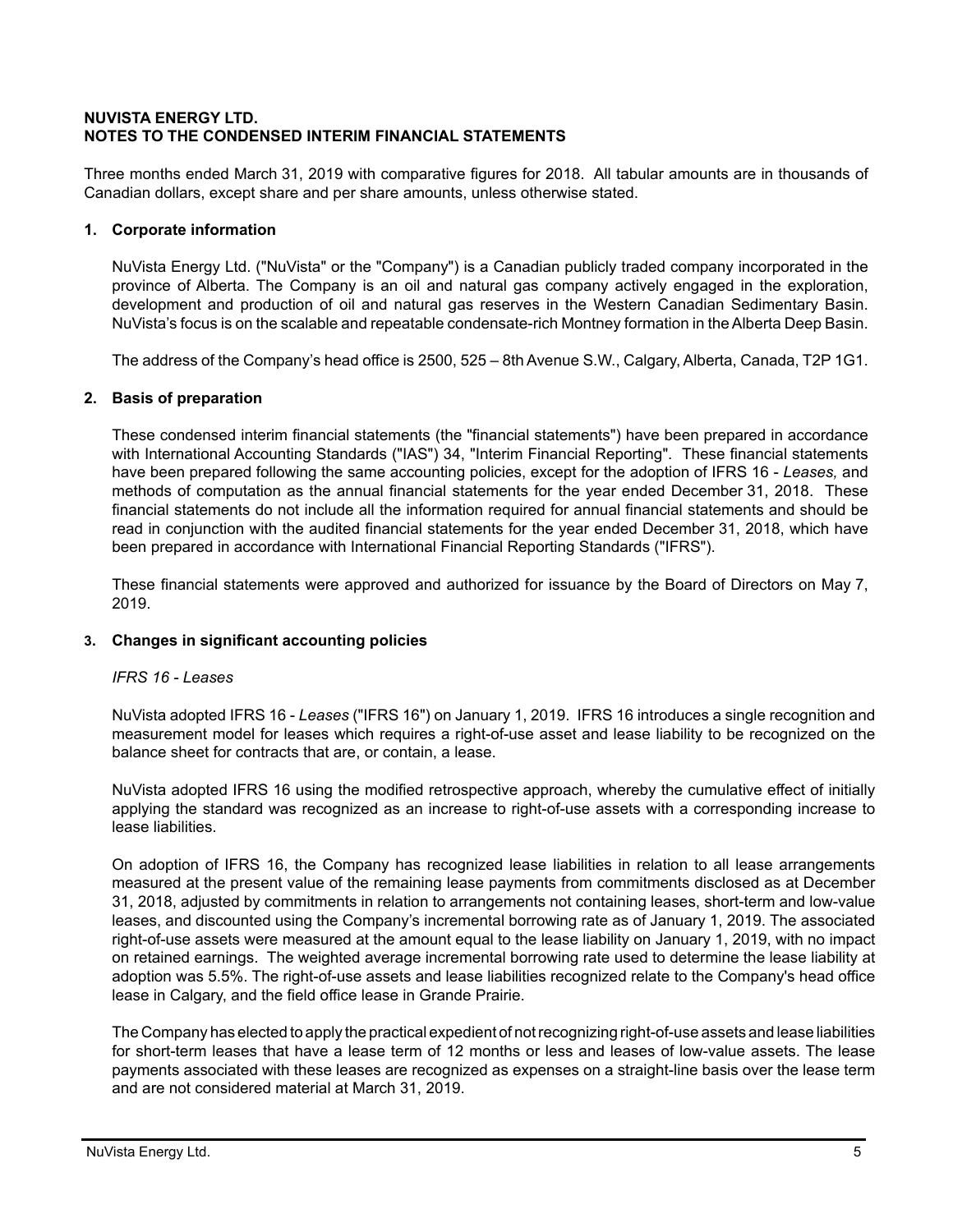Adjustments to the condensed statements of financial position at January 1, 2019 is as follows:

|                     | As reported as at<br><b>December 31, 2018</b> | <b>Adjustment</b>        | <b>Restated balance as at</b><br><b>January 1, 2019</b> |
|---------------------|-----------------------------------------------|--------------------------|---------------------------------------------------------|
| Right-of-use assets | $\hspace{0.05cm}$                             | $5.481$ \$               | 5.481                                                   |
| Lease liabilities   |                                               | (5, 481)                 | (5, 481)                                                |
| <b>Total</b>        | $\overline{\phantom{0}}$                      | $\overline{\phantom{0}}$ |                                                         |

As a result of this new standard, NuVista has adopted the following significant accounting policy for leases effective January 1, 2019:

#### *Leases*

On adoption of IFRS 16, the Company recognized lease liabilities in relation to leases which had previously been classified as "operating" leases under the principles of IAS 17 - *Leases* ("IAS 17"). A contract is, or contains, a lease if the contract conveys the right to control the use of an identified asset for a period of time in exchange for consideration. Leases are recognized as a right-of-use asset and corresponding liability at the date of which the leased asset is available for use by the Company.

A lease liability is recognized at the commencement of the lease term at the present value of the lease payments that are not paid at that date, discounted at the Company's incremental borrowing rate where the rate implicit in the lease is not readily determinable. The Company uses a single discount rate for a portfolio of leases with reasonably similar characteristics. Each lease payment is allocated between the liability and finance cost. The finance cost is charged to the condensed statement of income (loss) and comprehensive income (loss) over the lease term so as to produce a constant periodic rate of interest on the remaining balance of the liability for each period. A corresponding right-of-use asset is recognized at the amount of the lease liability. The right-of-use asset is depreciated on a straight line basis over the term of the lease. Lease payments on short term leases with lease terms of less than twelve months or leases on which the underlying asset is of low value are accounted for as expenses in the condensed statements of earnings (loss) and comprehensive income (loss).

The preparation of the financial statements in accordance with IFRS 16 requires management to make judgments, estimates and assumptions that affect the reported amount of assets, liabilities, income and expenses. Actual results could differ significantly from these estimates. Key areas where management has made judgments, estimates and assumptions related to the application of IFRS 16 include:

(a) Incremental borrowing rate

The incremental borrowing rates are based on judgments including economic environment, term, and the underlying risk inherent to the asset. The carrying balance of the right-of-use assets, lease liabilities and the resulting interest and depreciation expense may differ due to changes in the market conditions and lease term.

(b) Lease term

Lease terms are based on assumptions regarding extension terms that allow for operational flexibility and future market conditions.

## **4. Asset under construction**

The Company has incurred \$38.7 million in expenditures for the construction of a compressor station at Pipestone South. These costs have been classified as a current asset. The Company has secured third party ownership and funding of the asset. Subsequent to March 31, 2019, ownership of the asset has been purchased by an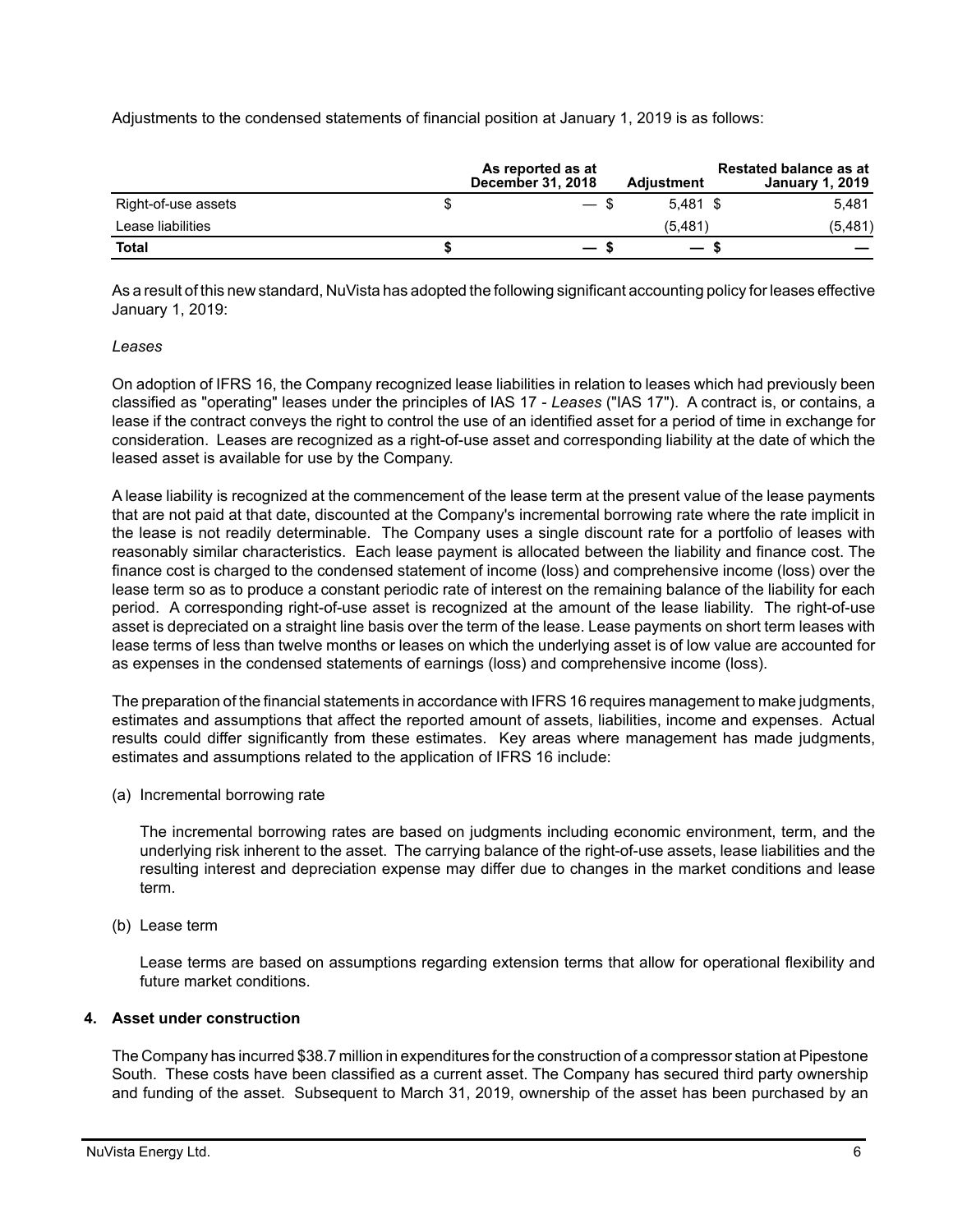external party. Under the terms of the contract, NuVista will be compensated to complete the construction of the asset in exchange for entering into a long term commitment for operatorship and use of the compressor station.

## **5. Exploration and evaluation assets**

|                                                     |   |             | March 31, 2019 December 31, 2018 |
|-----------------------------------------------------|---|-------------|----------------------------------|
| Balance, January 1                                  | S | $30,165$ \$ | 64,298                           |
| Additions                                           |   | 3,728       | 4,872                            |
| Acquisitions                                        |   |             | 28,122                           |
| Capitalized share-based compensation (note 16)      |   | 86          | 336                              |
| Transfers to property, plant and equipment (note 6) |   | (1,869)     | (64, 753)                        |
| Expiries (exploration and evaluation expense)       |   | (977)       | (2,710)                          |
| Balance, end of period                              |   | $31,133$ \$ | 30.165                           |

At March 31, 2019, there were no indicators of impairment in NuVista's E&E assets, therefore an impairment test was not performed.

#### **6. Property, plant and equipment**

|                                                              |                    | March 31, 2019 December 31, 2018 |
|--------------------------------------------------------------|--------------------|----------------------------------|
| Cost                                                         |                    |                                  |
| Balance, January 1                                           | \$<br>2,779,988 \$ | 1,671,300                        |
| Additions                                                    | 94,783             | 335,920                          |
| Acquisitions                                                 |                    | 676,436                          |
| Dispositions                                                 | (14)               | (562)                            |
| Capitalized share-based compensation (note 16)               | 374                | 1,313                            |
| Change in asset retirement obligations (note 11)             | 16,878             | 30,828                           |
| Transfers from exploration and evaluation assets (note 5)    | 1,869              | 64,753                           |
| Balance, end of period                                       | \$<br>2,893,878 \$ | 2,779,988                        |
|                                                              |                    | March 31, 2019 December 31, 2018 |
| Accumulated depletion, depreciation and amortization         |                    |                                  |
| Balance, January 1                                           | \$<br>799.862 \$   | 644,184                          |
| Depletion, depreciation, amortization and impairment expense | 51,579             | 156,080                          |

|                        |              | March 31, 2019 December 31, 2018 |
|------------------------|--------------|----------------------------------|
| <b>Carrying value</b>  |              |                                  |
| Balance, January 1     | 1,980,126 \$ | 1,027,116                        |
| Balance, end of period | 2,042,437 \$ | 1,980,126                        |

Dispositions **—** (402) Balance, end of period **\$ 851,441** \$ 799,862

During the three months ended March 31, 2019, there were no indicators of impairment or reversal of impairment identified on any of the Company's CGU's within property, plant & equipment, therefore an impairment test was not performed.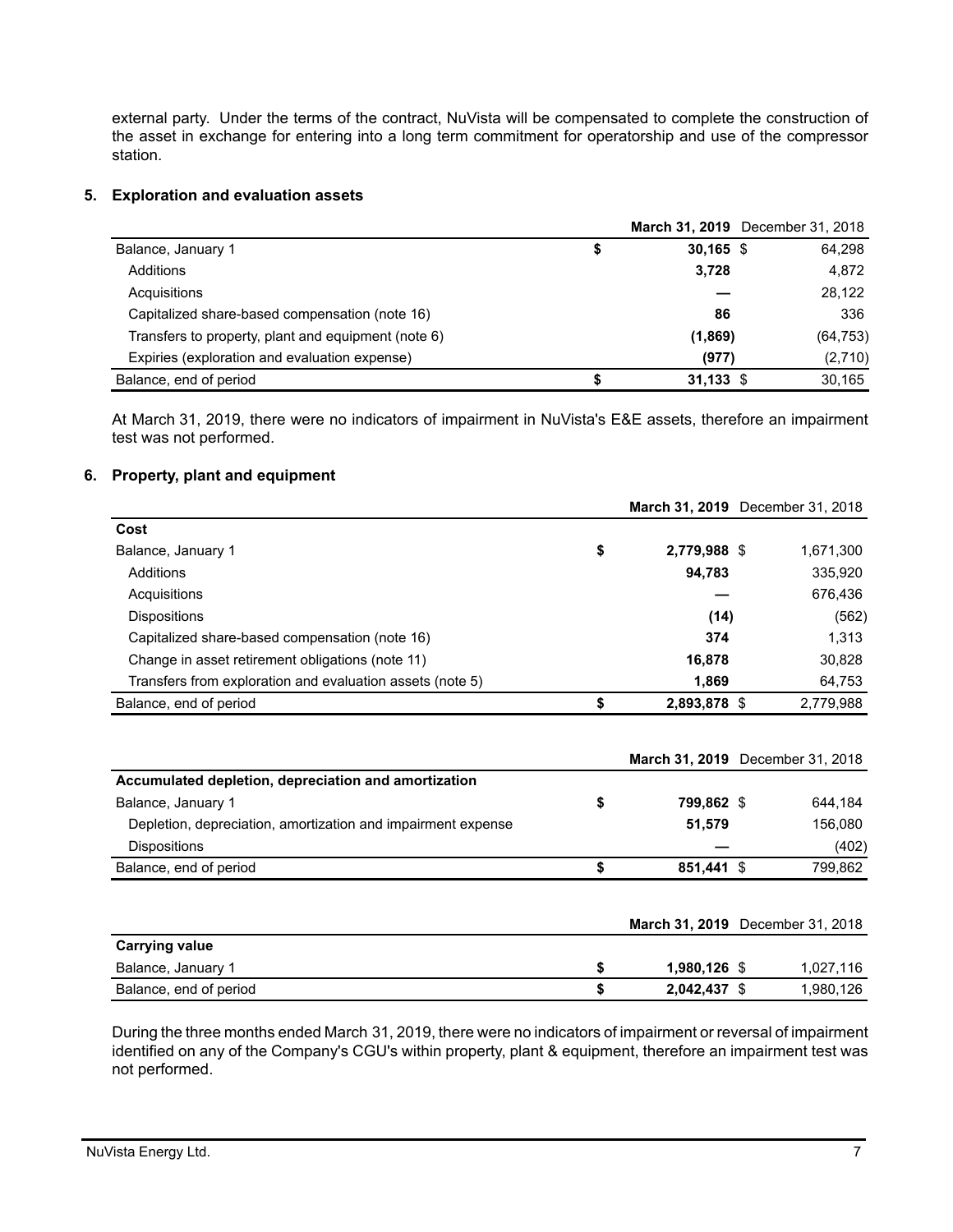## **7. Right-of-use assets**

| Cost:                             |             |
|-----------------------------------|-------------|
| Balance, January 1, 2019 (note 3) | \$<br>5,481 |
| Additions and adjustments         |             |
| Balance, March 31, 2019           | \$<br>5,481 |
|                                   |             |
| <b>Accumulated depreciation:</b>  |             |
| Balance, January 1, 2019          | \$          |
| Depreciation                      | 198         |
| Balance, March 31, 2019           | \$<br>198   |
|                                   |             |
| <b>Carrying amount:</b>           |             |
| Balance, January 1, 2019          | \$<br>5,481 |
| Balance, March 31, 2019           | \$<br>5,283 |

## **8. Long-term debt**

At March 31, 2019, the Company had a \$450 million (December 31, 2018 - \$450 million) extendible revolving term credit facility available from a syndicate of Canadian chartered banks. Borrowing under the credit facility may be made by prime loans, bankers' acceptances and/or US libor advances. These advances bear interest at the bank's prime rate and/or at money market rates plus a borrowing margin. For the three months ended March 31, 2019, borrowing costs averaged 3.7% (December 31, 2018 – 3.3%). The credit facility is secured by a first floating charge debenture, general assignment of book debts and the Company's oil and natural gas properties and equipment. The credit facility has a 364-day revolving period and is subject to an annual review by the lenders, at which time the lenders can extend the revolving period or can request conversion to a one year term loan. During the revolving period, a review of the maximum borrowing amount occurs annually on or before April 30 and semi-annually on or before October 31. During the term period, no principal payments would be required until a year after the revolving period matures on April 30, in the event of a reduction or the credit facility not being renewed.

As at March 31, 2019, the Company had drawn \$326.9 million on its credit facility (December 31, 2018 – \$257.4 million) and had outstanding letters of credit of \$7.8 million, which reduce the credit available on the credit facility. The credit facility does not contain any financial covenants, but the Company is subject to various non-financial covenants under its credit facility. These covenants are monitored on a regular basis and as at March 31, 2019, the Company was in compliance with all covenants.

In April 2019, NuVista completed the annual review of its borrowing base with its lenders and the lenders approved an increase to the revolving term credit facility to \$500 million as a result of increased value in producing reserves. The next semi-annual review is scheduled for on or before October 31, 2019.

## **9. Senior unsecured notes**

On March 2, 2018, the Company issued \$220.0 million aggregate principal amount of 6.50% senior unsecured notes due March 2, 2023 ("2023 Notes"). Interest is payable semi-annually in arrears. The 2023 Notes are fully and unconditionally guaranteed as to the payment of principal and interest, on a senior unsecured basis by the Company. There are no maintenance or financial covenants.

The 2023 Notes are non-callable by the Company prior to March 2, 2020. At any time on or after March 2, 2020, the Company may redeem all or part of the 2023 Notes at the redemption prices set forth in the table below plus any accrued and unpaid interest:

**Office Leases**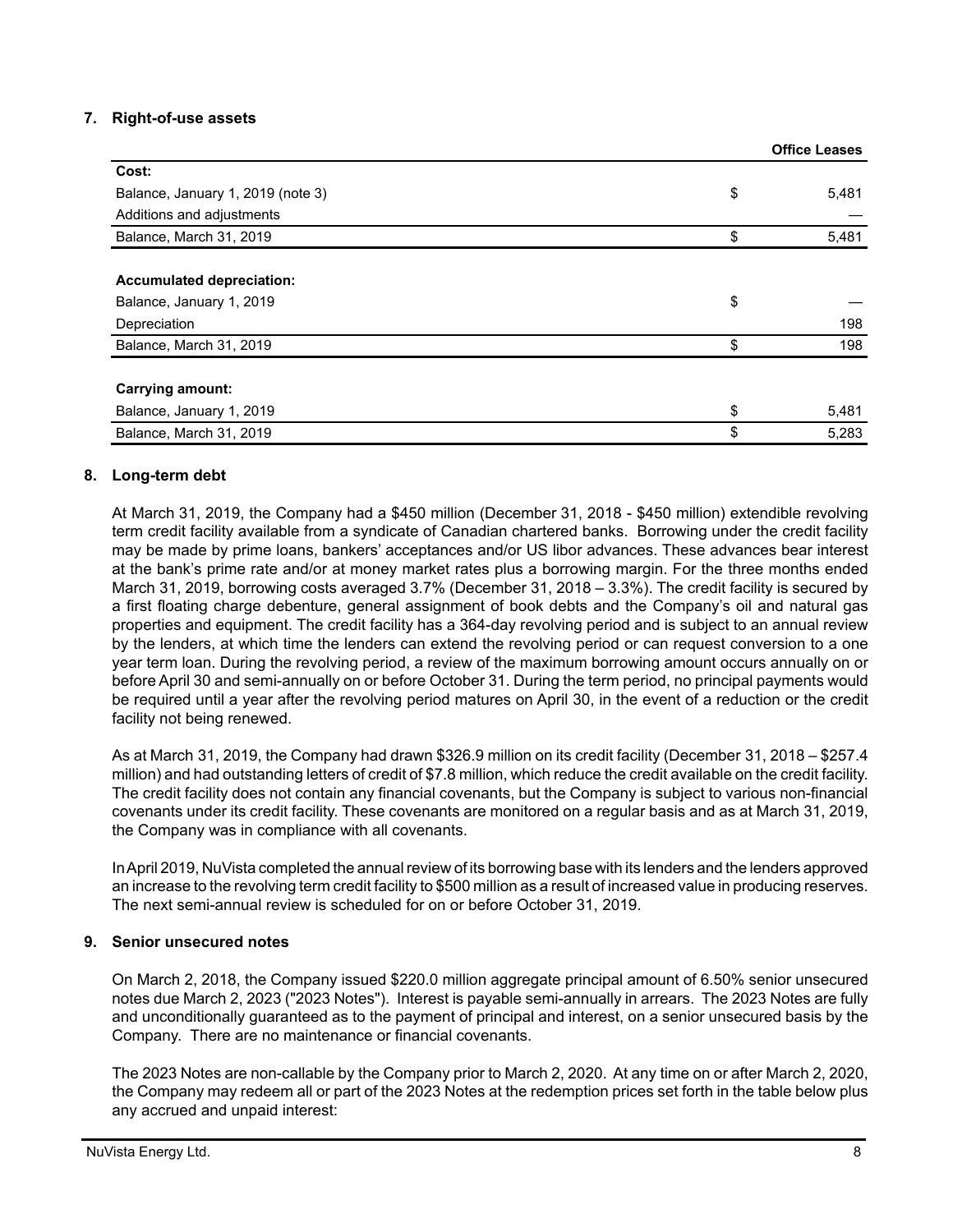| 12 month period ended: | Percentage |
|------------------------|------------|
| March 2, 2021          | 103.250%   |
| March 2, 2022          | 101.625%   |
| March 2, 2023          | 100.000%   |

If a change of control occurs, each holder of the 2023 Notes will have the right to require the Company to purchase all or any part of that holder's 2023 Notes for an amount in cash equal to 101% of the aggregate principal repurchased plus accrued and unpaid interest.

On June 22, 2016, the Company issued \$70.0 million of 9.875% senior unsecured notes ("2021 Notes") with a 5 year term by way of private placement. Proceeds net of discount and costs amounted to \$66.9 million. Interest is payable in equal quarterly installments in arrears. The 2021 Notes are fully and unconditionally guaranteed as to the payment of principal and interest, on a senior unsecured basis by the Company. There are no maintenance financial covenants. On March 2, 2018, part of the proceeds from the 2023 Notes were used to redeem the full aggregate principal amount of \$70.0 million the Company's existing 2021 Notes, resulting in an agreed redemption call premium of \$6.6 million and \$2.2 million of remaining accretion of the carrying value which is included in financing costs, for a total incremental expense on redemption of \$8.8 million.

## **10. Lease Liabilities**

The Company has the following future commitments associated with its office lease obligations:

|                                                          | As at:         |
|----------------------------------------------------------|----------------|
|                                                          | March 31, 2019 |
| Less than 1 year<br>\$                                   | 865            |
| 1-3 years                                                | 2,797          |
| 4-5 years                                                | 1,645          |
| After 5 years                                            | 1,390          |
| Total undiscounted future lease payments                 | 6,697          |
| Amounts representing interest over the term of the lease | (1, 359)       |
| Present value of net lease payments                      | 5,338          |
| Current portion of lease liabilities                     | (591)          |
| Non current portion of lease liabilities                 | 4,747          |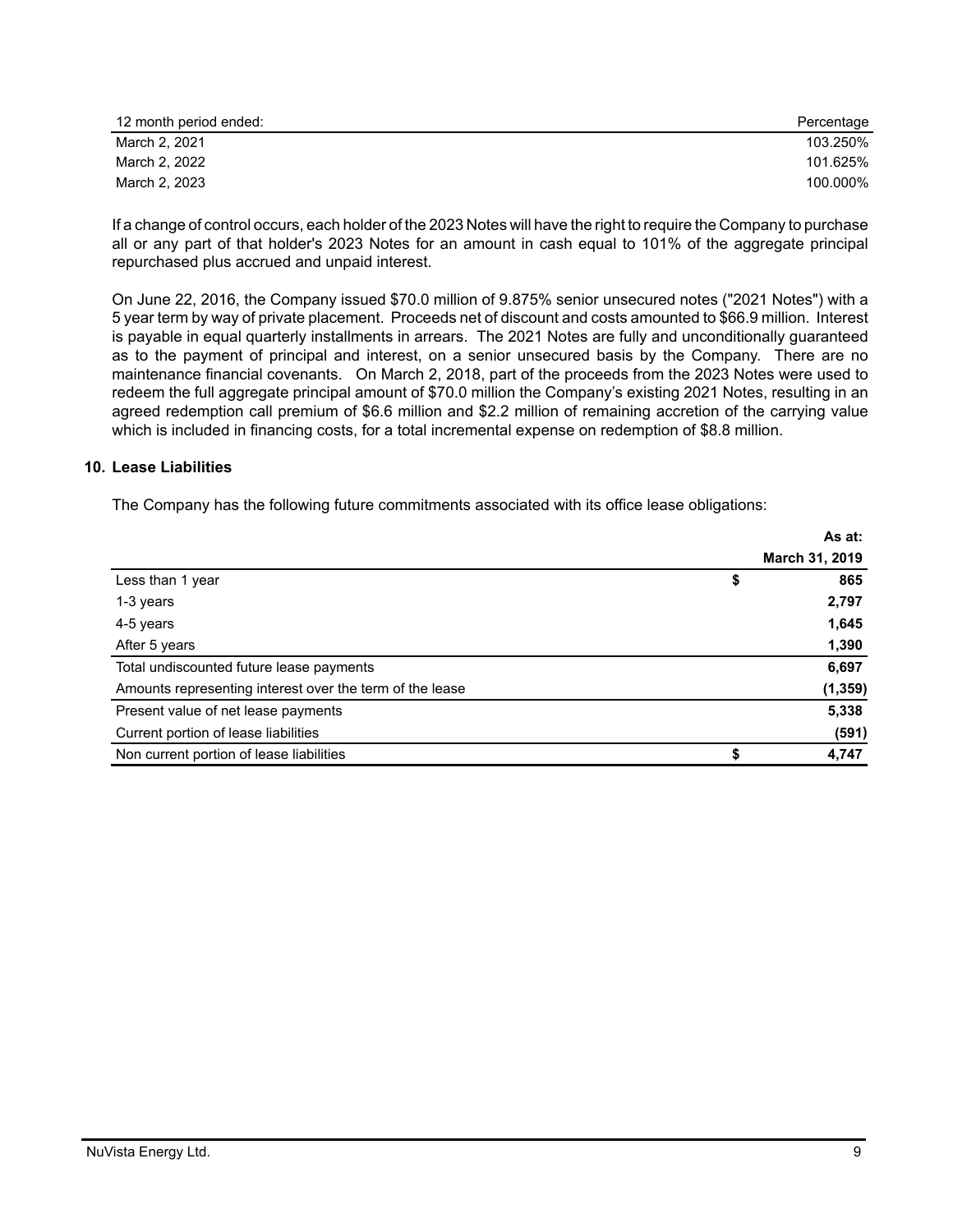#### **11. Asset retirement obligations**

|                                                |                  | March 31, 2019 December 31, 2018 |
|------------------------------------------------|------------------|----------------------------------|
| Balance, January 1                             | \$<br>102,703 \$ | 72,430                           |
| Accretion expense                              | 488              | 1,776                            |
| Liabilities acquired                           |                  | 11,141                           |
| Change in discount rate, Pipestone Acquisition |                  | 17,571                           |
| Liabilities incurred                           | 1,756            | 3,291                            |
| Liabilities disposed                           |                  | (14)                             |
| Change in estimates                            | 9,101            | 5,791                            |
| Change in discount rate                        | 6,021            | 4,175                            |
| Liabilities settled                            | (12, 678)        | (13,458)                         |
| Balance, end of period                         | \$<br>107,391 \$ | 102,703                          |
| Expected to be incurred within one year        | \$<br>$8,335$ \$ | 12,500                           |
| Expected to be incurred beyond one year        | \$<br>99,056 \$  | 90.203                           |

The Company's asset retirement obligations are based on estimated costs to reclaim and abandon ownership interests in oil and natural gas assets including well sites, gathering systems and processing facilities. At March 31, 2019, the estimated total undiscounted, uninflated amount of cash flows required to settle the asset retirement obligations is \$104.7 million (December 31, 2018 – \$106.0 million), which is estimated to be incurred within the next 50 years. The Bank of Canada's long-term risk-free bond rate of 1.9% (December 31, 2018 – 2.2%) and an inflation rate of 2.0% (December 31, 2018 – 2.0%) were used to calculate the net present value of the asset retirement obligations.

#### **12. Share capital**

#### Common shares

|                                                                    | March 31, 2019 |                          |                | December 31, 2018 |  |
|--------------------------------------------------------------------|----------------|--------------------------|----------------|-------------------|--|
|                                                                    | <b>Number</b>  | Amount                   | Number         | Amount            |  |
| Balance, January 1                                                 |                | 225,306,055 \$ 1,216,067 | 174,003,588 \$ | 1,276,426         |  |
| Issued for cash on offering of common shares                       |                |                          | 47,415,801     | 384.068           |  |
| Issued for cash on offering of flow-through common<br>shares $(1)$ |                |                          | 2,756,880      | 22,331            |  |
| Issued for cash on exercise of stock options                       | 5,500          | 24                       | 808.604        | 5,201             |  |
| Contributed surplus transferred on exercise of stock<br>options    |                | 8                        |                | 1,806             |  |
| Conversion of restricted share awards                              | 21,840         | 147                      | 321.182        | 2.092             |  |
| Share issue costs $(2)$                                            |                |                          |                | (13, 465)         |  |
| Elimination of deficit                                             |                |                          |                | (462, 392)        |  |
| Balance, end of period                                             | 225.333.395    | \$1,216,246              | 225.306.055    | 1,216,067<br>S    |  |

 $\frac{(1)}{(1)}$  Net of implied premium of nil (2018 - \$2.6 million) on flow-through share price compared to common share issue price.

(2) Net of deferred tax benefit of nil (2018 - \$5.0 million).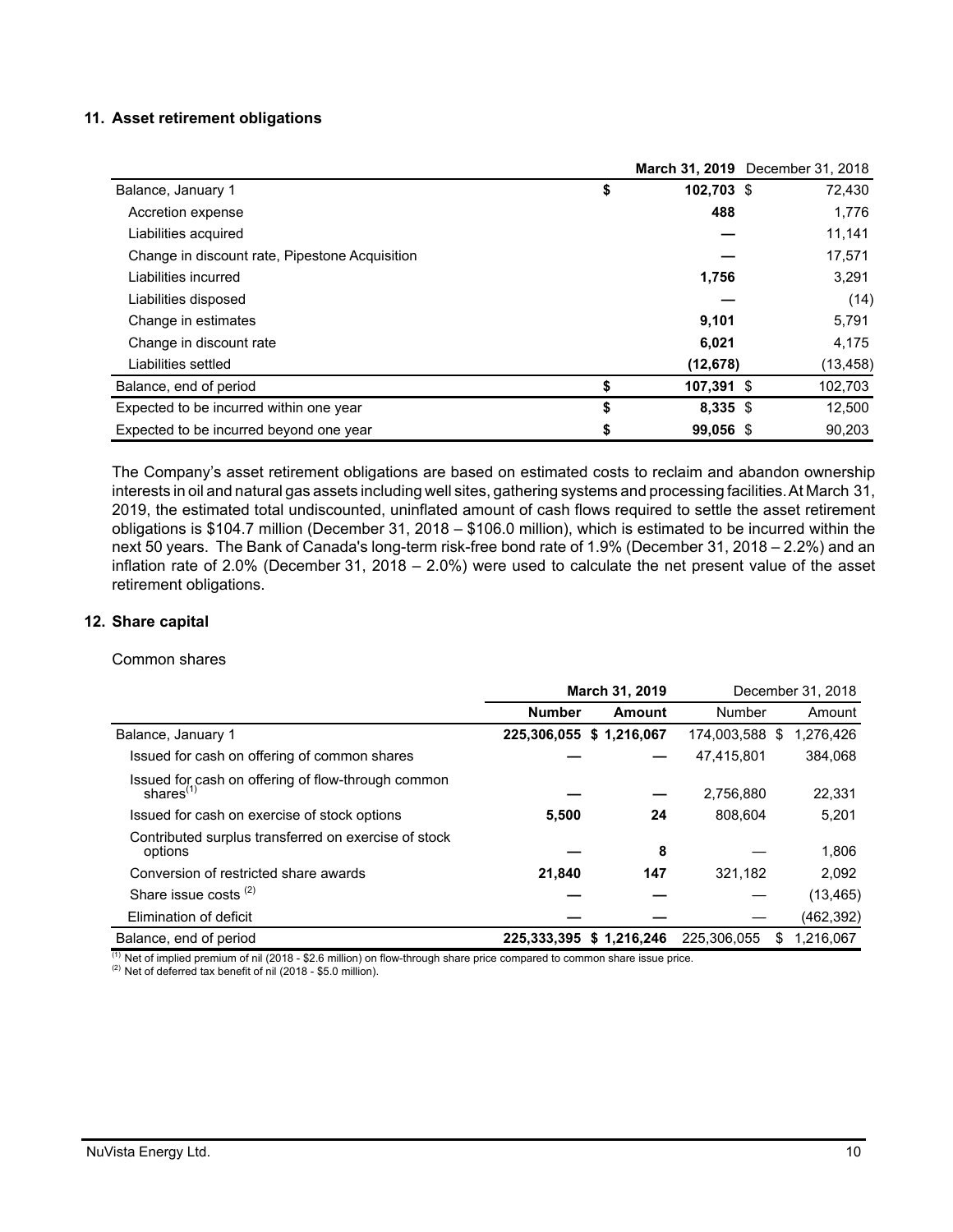## **13. Earnings (loss) per share**

The following table summarizes the weighted average common shares used in calculating net earnings (loss) per share:

|                                            | Three months ended March 31 |         |
|--------------------------------------------|-----------------------------|---------|
| (thousands of shares)                      | 2019                        | 2018    |
| Weighted average common shares outstanding |                             |         |
| Basic                                      | 225.327                     | 174.099 |
| <b>Diluted</b>                             | 225.327                     | 174.938 |
|                                            |                             |         |

For the three months ended March 31, 2019, share awards are determined to be anti-dilutive.

#### **14. Petroleum and natural gas revenues**

NuVista produces natural gas, condensate, oil and NGLs from its assets in the Wapiti Montney area of Alberta. The Company sells its production pursuant to fixed-price or variable-price physical delivery contracts. The transaction price for variable-price contracts is based on benchmark commodity price, adjusted for quality, location or other factors whereby each component of the pricing formula can be either fixed or variable, depending on the contract terms. Under the contracts, NuVista is required to deliver fixed or variable volumes of commodity to the contract counterparty.

Petroleum and natural gas revenue is recognized when NuVista gives up control of the unit of production at the delivery point agreed to under the terms of the contract. The amount of production revenue recognized is based on the agreed transaction price and the volumes delivered. Any variability in the transaction price relates specifically to NuVista's efforts to transfer production and therefore the resulting revenue is allocated to the production delivered in the period to which the variability relates. NuVista does not have any factors considered to be constraining in the recognition of revenue with variable pricing factors.

NuVista enters into contracts with customers with terms ranging from one month to seven years.

Under its contracts with customers, NuVista is required to deliver volumes of natural gas, condensate, oil and NGLs to agreed upon locations where control over the delivered volumes is transferred to the customer. In instances where the third party marketer takes title of NuVista's product but uses NuVista's pipeline contract to deliver the product to the end customer, a portion of the natural gas revenue is recognized as natural gas price diversification revenue. Revenue is recognized when control of each unit of product is transferred to the customer with revenue due on the 25th day of the month following delivery.

NuVista's customers are primarily oil and natural gas marketers and partners in joint operations in the oil and natural gas industry. Concentration of credit risk is mitigated by marketing production to several oil and natural gas marketers under customary industry and payment terms. NuVista reviews the credit worthiness and obtains certain financial assurances from customers prior to entering sales contracts. The financial strength of the Company's customers is reviewed on a routine basis.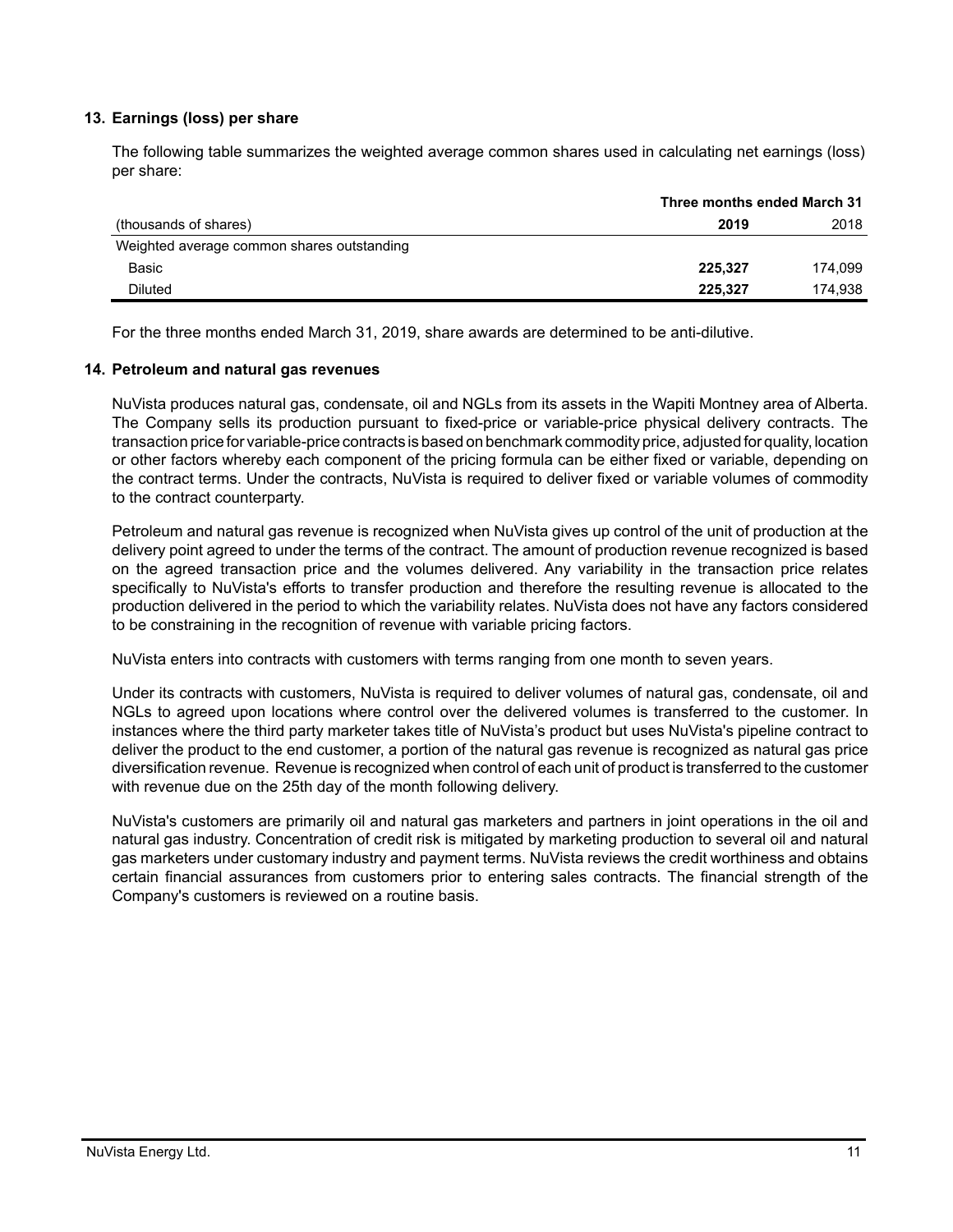The following table summarizes petroleum and natural gas revenue by product:

|                                         | Three months ended March 31 |             |  |         |
|-----------------------------------------|-----------------------------|-------------|--|---------|
|                                         |                             | 2019        |  | 2018    |
| Natural gas revenue <sup>(1)</sup>      |                             | $56,257$ \$ |  | 41,737  |
| Condensate & oil revenue                |                             | 69.077      |  | 75,025  |
| NGL revenue <sup>(2)</sup>              |                             | 8.730       |  | 7.994   |
| Total petroleum and natural gas revenue |                             | 134.064     |  | 124.756 |

(1) Natural gas revenue includes price risk management gains and losses on physical delivery sale contracts. For the three months ended March 31, 2019, our physical delivery sales contracts resulted in a loss of \$0.6 million (2018 – \$4.2 million gain).

 $(2)$  Includes butane, propane, ethane and an immaterial amount of sulphur revenue.

#### A breakdown of natural gas revenue is as follows:

|                                                                            | Three months ended March 31 |        |  |
|----------------------------------------------------------------------------|-----------------------------|--------|--|
|                                                                            | 2019                        | 2018   |  |
| Natural gas revenue - AECO reference price (1)                             | $27,294$ \$<br>\$           | 22,094 |  |
| Heat/value adjustment <sup>(2)</sup>                                       | 2,347                       | 1.983  |  |
| Transportation revenue (3)                                                 | 7,289                       | 5,105  |  |
| Natural gas market diversification revenue                                 | 19,975                      | 8.404  |  |
| AECO physical delivery price risk management gains (losses) <sup>(4)</sup> | (648)                       | 4,151  |  |
| Total natural gas revenue                                                  | 56,257 \$<br>S              | 41.737 |  |

 $(1)$  Annual average AECO 7A monthly index.

(2) Based on NuVista's historical adjustment of 9-10%.

 $^{(3)}$  Cost of gas transportation from the transfer of custody sales point to the final sales point.

<sup>(4)</sup> Excludes price risk management realized and unrealized gains and losses on financial derivative commodity contracts but includes gains and losses on physical sale contracts.

Included in the accounts receivable at March 31, 2019 is \$48.6 million (December 31, 2018 - \$39.7 million) of accrued petroleum and natural gas revenue related to deliveries for periods prior to the reporting date. There were no significant adjustments for prior period accrued petroleum and natural gas revenue reflected in the Company's current period.

#### **15. Capital management**

The Company manages its capital structure and makes adjustments to it in response to changes in economic conditions and the risk characteristics of the underlying assets. NuVista is able to change its capital structure by issuing new shares, new debt, or changing capital expenditures relative to adjusted funds flow.

NuVista's long term strategy is to maintain a net debt to annualized current quarter adjusted funds flow ratio of approximately 1.5 times. The actual ratio may fluctuate on a quarterly basis above or below targeted levels due to a number of factors including facility outages, commodity prices and the timing of acquisitions and dispositions. At March 31, 2019, the Company's net debt was 1.9 times its annualized adjusted funds flow.

## *Adjusted funds flow*

NuVista considers adjusted funds flow to be a key measure that provides a more complete understanding of the Company's ability to generate cash flow necessary to finance capital expenditures, expenditures on asset retirement obligations, and meet its financial obligations. NuVista has calculated adjusted funds flow based on cash flow provided by operating activities, excluding changes in non-cash working capital, asset retirement expenditures and environmental remediation recovery, as management believes the timing of collection, payment, and occurrence is variable and by excluding them from the calculation, management is able to provide a more meaningful performance measure of NuVista's operations on a continuing basis. More specifically, expenditures on asset retirement obligations may vary from period to period depending on the Company's capital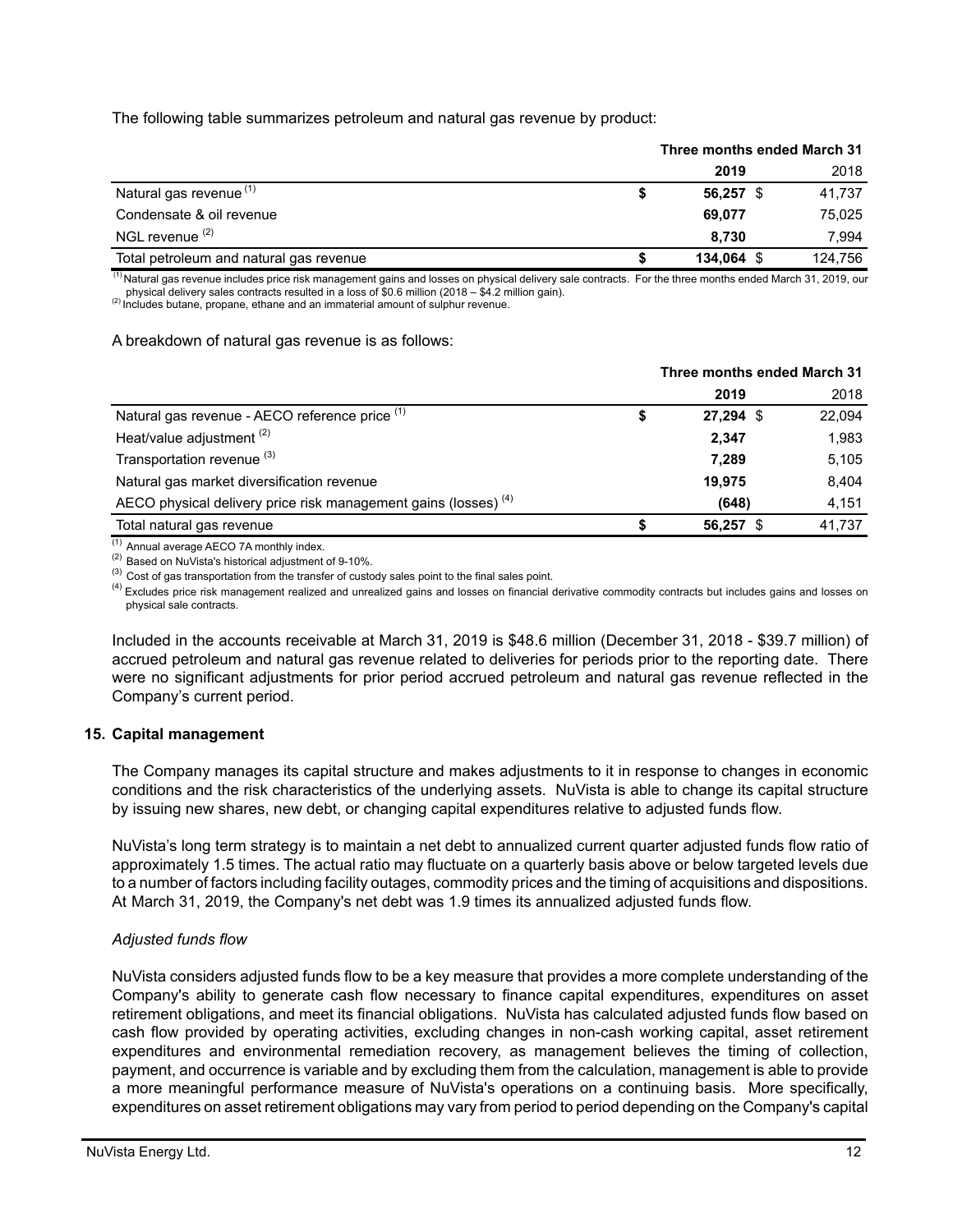programs and the maturity of its operating areas, while environmental remediation recovery relates to an incident that management doesn't expect to occur on a regular basis. The settlement of asset retirement obligations is managed through NuVista's capital budgeting process which considers its available adjusted funds flow.

A reconciliation of adjusted funds flow is presented in the following table:

|                                       | Three months ended March 31 |             |           |
|---------------------------------------|-----------------------------|-------------|-----------|
|                                       |                             | 2019        | 2018      |
| Cash provided by operating activities |                             | $53,302$ \$ | 65,294    |
| Asset retirement expenditures         |                             | 12.678      | 6.856     |
| Change in non-cash working capital    |                             | 5.674       | (13, 418) |
| Adjusted funds flow (1)               |                             | 71.654 \$   | 58.732    |

 $\frac{(1)}{(1)}$  Adjusted funds flow as presented does not have any standardized meaning prescribed by IFRS and therefore it may not be comparable with the calculation of similar measures of other entities.

#### *Net debt and total capitalization*

Net debt is used by management to provide a more complete understanding of the Company's capital structure and provides a key measure to assess the Company's liquidity. NuVista has calculated net debt based on cash and cash equivalents, accounts receivable and prepaid expenses, asset under construction, accounts payable and accrued liabilities, long term debt (credit facility) and senior unsecured notes. Total market capitalization and net debt to annualized current quarter adjusted funds flow are used by management and the Company's investors in analyzing the Company's balance sheet strength and liquidity.

The following is a summary of total market capitalization, net debt, net debt to annualized current quarter adjusted funds flow, adjusted funds flow, and debt to adjusted cash flow:

|                                                                     | March 31, 2019 | December 31, 2018 |
|---------------------------------------------------------------------|----------------|-------------------|
| Basic common shares outstanding                                     | 225,333        | 225,306           |
| Share price $(1)$                                                   | 4.30           | 4.08              |
| Total market capitalization                                         | 968,932        | 919,248           |
| Cash and cash equivalents, accounts receivable and prepaid expenses | (56, 479)      | (53, 334)         |
| Asset under construction                                            | (38, 742)      |                   |
| Accounts payable and accrued liabilities                            | 99.916         | 90.074            |
| Long-term debt (credit facility)                                    | 326,854        | 257,395           |
| Senior unsecured notes                                              | 216,056        | 215,892           |
| <b>Other liabilities</b>                                            | 1,508          | 1,381             |
| Net debt $(2)$                                                      | 549,113        | 511,408           |
| Annualized current quarter adjusted funds flow                      | 286,616        | 264,448           |
| Net debt to annualized current quarter adjusted funds flow          | 1.9            | 1.9               |

 $<sup>(1)</sup>$  Represents the closing share price on the Toronto Stock Exchange on the last trading day of the period.</sup>

 $^{(2)}$  Net debt as presented does not have any standardized meaning prescribed by IFRS and therefore it may not be comparable with the calculation of similar measures of other entities.

The net debt to annualized current quarter adjusted funds flow ratio represents the time period in years it would take to pay off the net debt if no further capital expenditures were incurred and if adjusted funds flow remained consistent.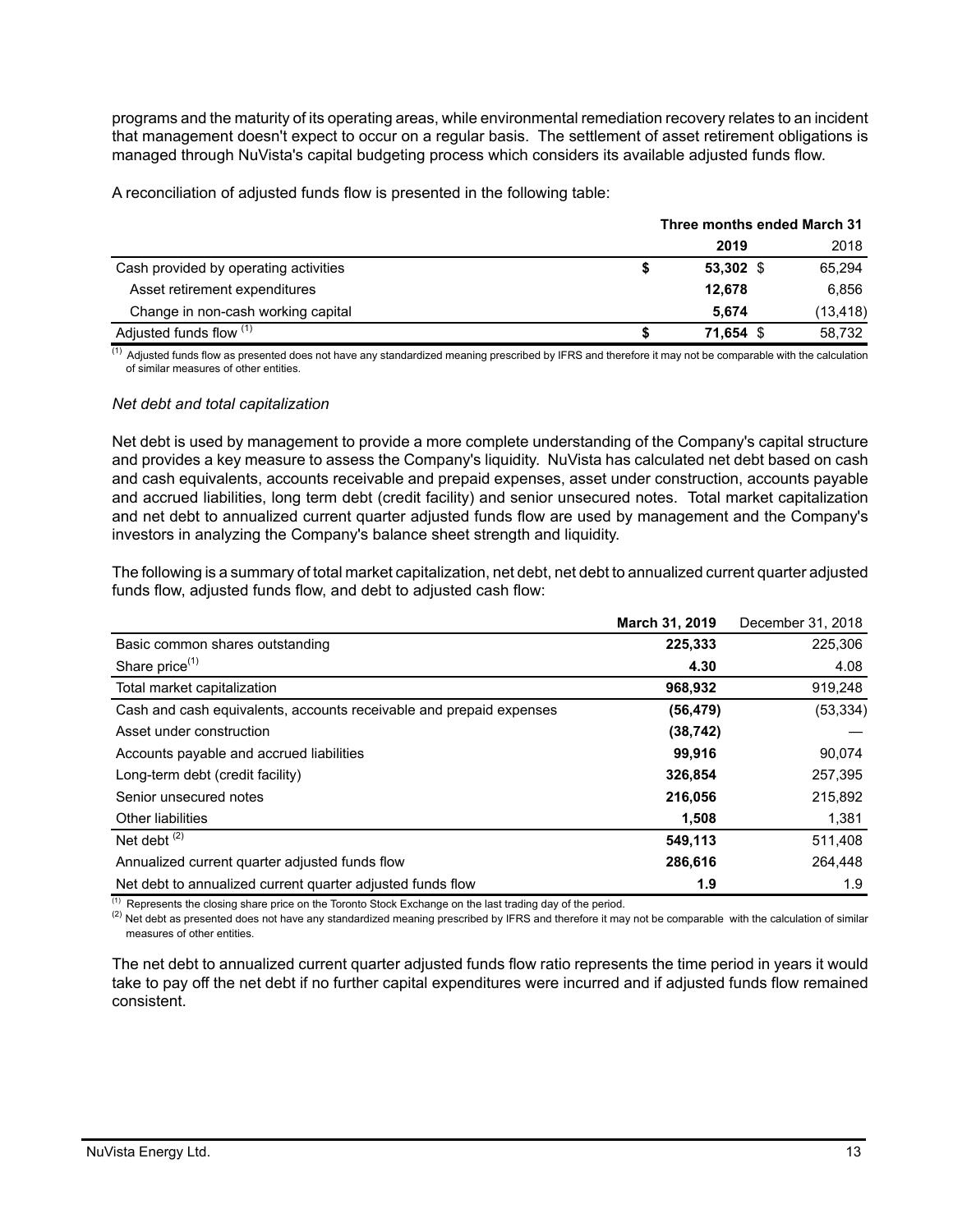## **16. Share-based compensation**

#### Stock options

The Company has established a stock option plan whereby officers, directors and employees may be granted options to purchase common shares. Options granted vest at the rate of 1/3 per year and expire 2.5 years after the vesting date. The maximum number of stock options currently outstanding and available to be issued as at March 31, 2019 is 8.4 million. The following continuity table summarizes the stock option activity:

|                                                  | March 31, 2019 |                                               |              | December 31, 2018                             |
|--------------------------------------------------|----------------|-----------------------------------------------|--------------|-----------------------------------------------|
|                                                  | Number of      | Weighted<br>average<br>options exercise price | Number of    | Weighted<br>average<br>options exercise price |
| Balance, January 1                               | 6,859,491 \$   | 6.78                                          | 6,478,308 \$ | 7.43                                          |
| Granted                                          | 21,800         | 4.25                                          | 2,368,461    | 5.82                                          |
| Exercised                                        | (5,500)        | 4.25                                          | (808, 604)   | 6.43                                          |
| Forfeited                                        | (32, 655)      | 6.78                                          | (589,332)    | 7.95                                          |
| Expired                                          | (3, 334)       | 8.01                                          | (589,342)    | 9.37                                          |
| Balance, end of period                           | 6,839,802 \$   | 6.77                                          | 6,859,491 \$ | 6.78                                          |
| Weighted average share price on date of exercise | $5,500$ \$     | 4.82                                          | 808.604 \$   | 8.74                                          |

The following table summarizes stock options outstanding and exercisable under the plan at March 31, 2019:

|                         |                                     | Options outstanding                                  |                                       |                                     | Options exercisable                   |
|-------------------------|-------------------------------------|------------------------------------------------------|---------------------------------------|-------------------------------------|---------------------------------------|
| Range of exercise price | Number of<br>options<br>outstanding | Weighted<br>average<br>remaining<br>contractual life | Weighted<br>average<br>exercise price | Number of<br>options<br>exercisable | Weighted<br>average<br>exercise price |
| \$3.92 to \$4.99        | 2,127,291                           | 3.6 <sup>3</sup>                                     | 4.39                                  | 434.493 \$                          | 4.25                                  |
| \$5.00 to \$9.99        | 4,570,820                           | 2.3                                                  | 7.76                                  | 2.427.453                           | 7.58                                  |
| \$10.00 to \$11.45      | 141.691                             | 0.6                                                  | 10.78                                 | 141.691                             | 10.78                                 |
| \$3.92 to \$11.45       | 6,839,802                           | 2.7 <sup>5</sup>                                     | 6.77                                  | 3,003,637 \$                        | 7.26                                  |

The Company uses the fair value based method for the determination of the share-based compensation costs. The fair value of each option granted during the year was estimated on the date of grant using the Black-Scholes option pricing model.

The weighted average fair value and weighted average assumptions used to fair value the options are as follows:

|                                          | March 31, 2019 | December 31, 2018 |
|------------------------------------------|----------------|-------------------|
| Risk-free interest rate (%)              | 1.77           | 2.23              |
| Expected volatility (%)                  | 51             | 50                |
| Expected life (years)                    | 4.5            | 4.5               |
| Forfeiture rate (%)                      | 11             | 11                |
| Fair value at grant date (\$ per option) | 1.84           | 2.61              |

Share award incentive plan

The Company has a Share Award Incentive Plan ("the Plan") for employees and officers consisting of Restricted Share Awards ("RSA") and Performance Share Awards ("PSA"). The maximum number of common shares reserved for issuance under the Plan is 3,750,000 of which 2,660,959 remain to be issued.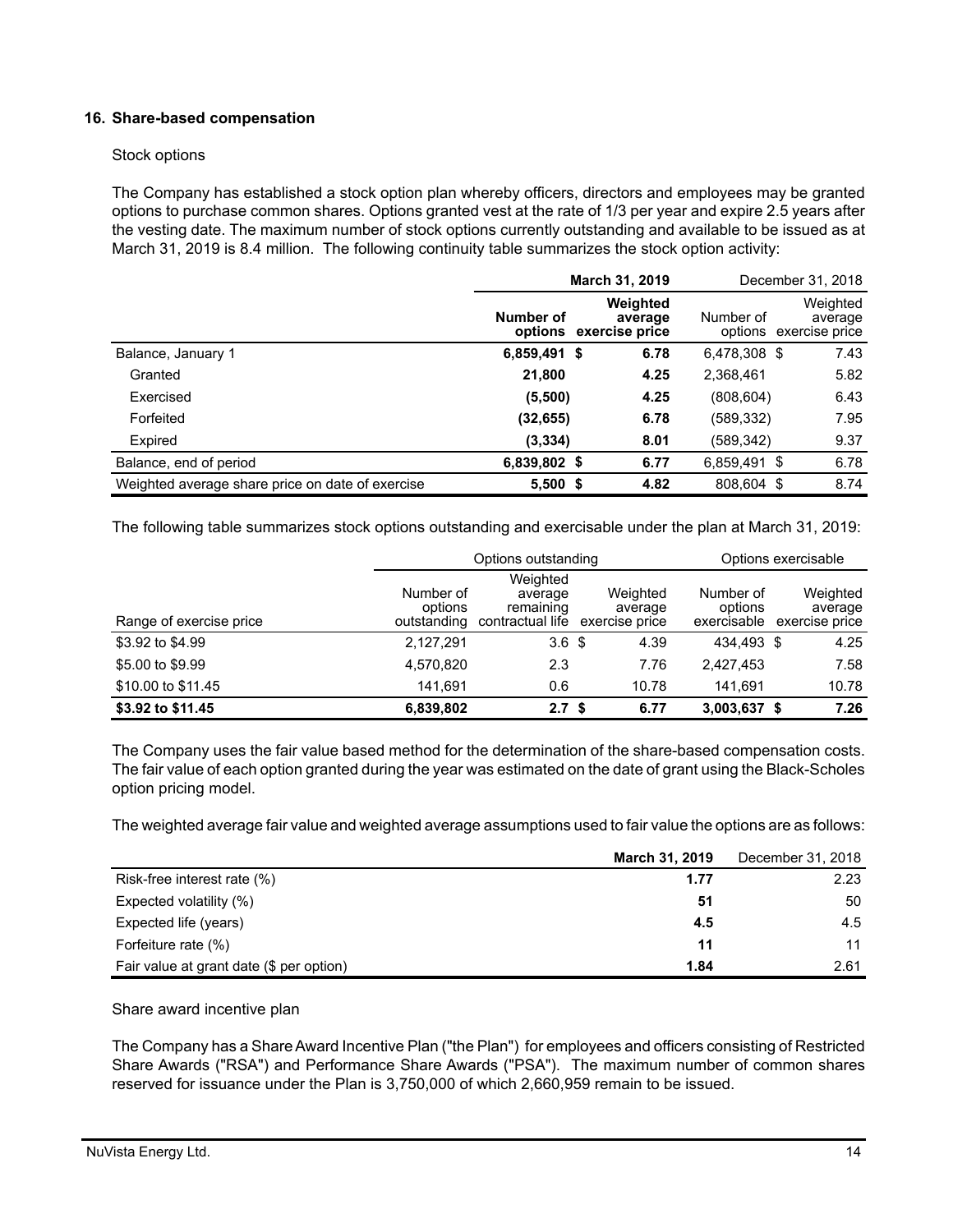## *Restricted share awards*

The Company has a RSA plan for employees and officers which entitle the employee to receive one common share for each RSA granted upon vesting. RSA grants vest within three years from the date of grant. Life to date, all RSA grants have had a two year vesting period.

The fair value of RSAs is determined based on the weighted average trading price of the five days preceding the grant date. This fair value is recognized as share-based compensation expense over the vesting period with a corresponding increase to contributed surplus. The amount of the compensation expense is reduced by an estimated forfeiture rate determined at the date of the grant and updated each period. Upon vesting of the RSAs and settlement in common shares, the previously recognized value in contributed surplus will be recorded as an increase to share capital.

The following table summarizes the change in the number of RSAs:

|                        | March 31, 2019 December 31, 2018 |
|------------------------|----------------------------------|
| Balance, January 1     | 645.992<br>538.520               |
| Settled                | (21, 840)<br>(321, 182)          |
| Granted                | 10.425<br>275.921                |
| Forfeited              | (7,822)<br>(62, 211)             |
| Balance, end of period | 538,520<br>519.283               |

#### *Performance share awards*

The Company has a PSA plan for employees and officers. Each PSA entitles the holder to be issued the number of common shares designated in the performance award, multiplied by a payout multiplier ranging from 0 to 2.0x. The payout multiplier for performance-based awards will be determined by our Board based on an assessment of the Company's achievement of predefined corporate performance measures in respect of the applicable period. PSA grants vest three years from the date of grant.

The fair value of PSAs is determined based on the weighted average trading price of the five days preceding the grant date. This fair value is recognized as share-based compensation expense over the vesting period with a corresponding increase to contributed surplus. The amount of the compensation expense is reduced by an estimated forfeiture rate determined at the date of the grant and updated each period. Upon vesting of the PSAs and settlement in common shares, the previously recognized value in contributed surplus will be recorded as an increase to share capital.

The following table summarizes the change in the number of PSAs:

|                        |         | <b>March 31, 2019</b> December 31, 2018 |
|------------------------|---------|-----------------------------------------|
| Balance, January 1     | 279.429 |                                         |
| Granted                | 7.145   | 295,078                                 |
| Forfeited              | (1,670) | (15,649)                                |
| Balance, end of period | 284.904 | 279.429                                 |

Director deferred share units

The Company has a director deferred share unit ("DSU") incentive plan. Each DSU entitles participants to receive cash equal to the trading price of the equivalent number of shares of the Company. All DSUs granted vest and become payable upon retirement of the director.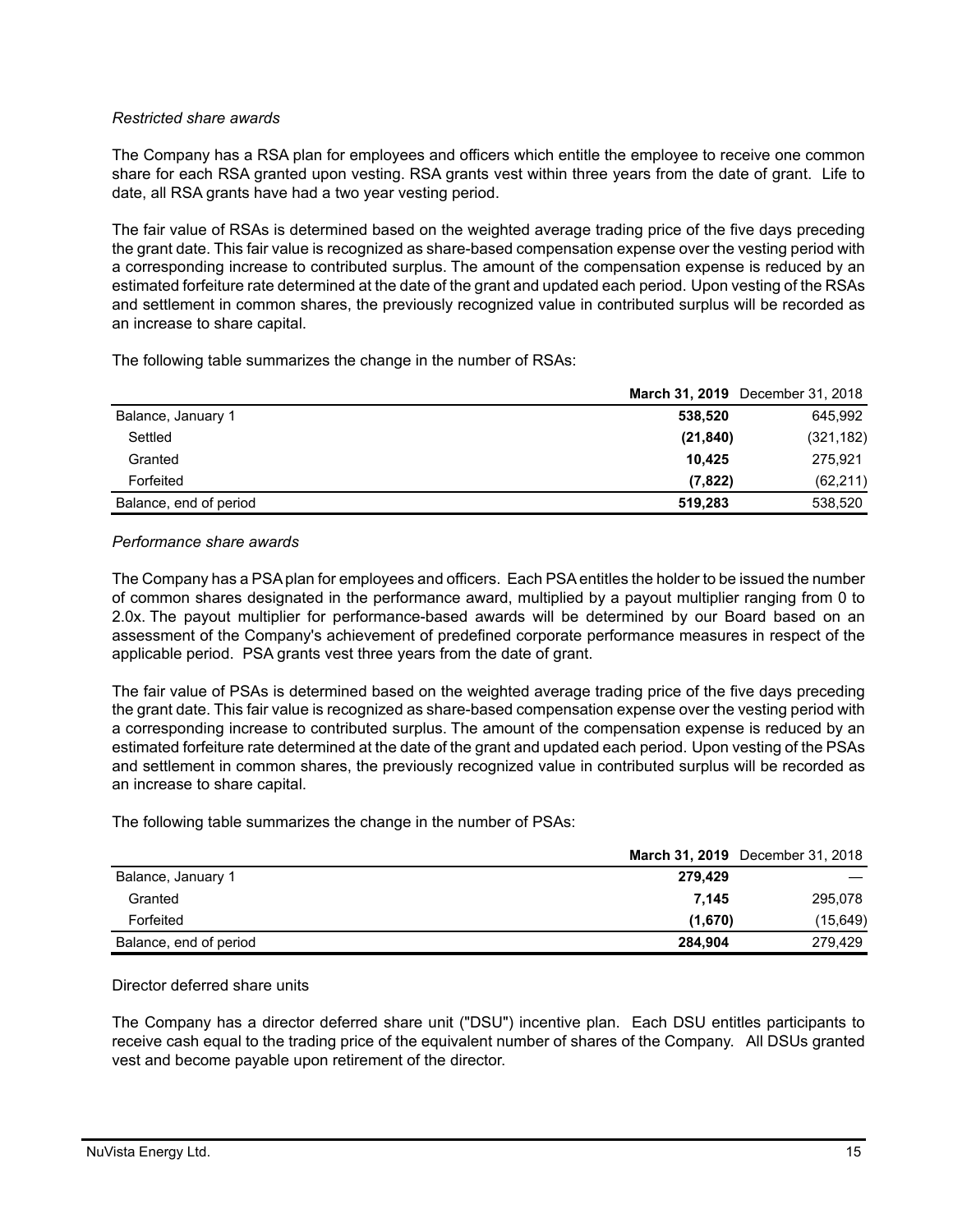The compensation expense was calculated using the fair value method based on the trading price of the Company's shares at the end of each reporting period. The following table summarizes the change in the number of DSUs:

|                        |         | <b>March 31, 2019</b> December 31, 2018 |
|------------------------|---------|-----------------------------------------|
| Balance, January 1     | 338.427 | 217.847                                 |
| Granted                | 12.245  | 120.580                                 |
| Balance, end of period | 350.672 | 338,427                                 |

The following table summarizes the change in compensation liability relating to DSUs:

|                                            |            | March 31, 2019 December 31, 2018 |       |
|--------------------------------------------|------------|----------------------------------|-------|
| Balance, January 1                         | $1.381$ \$ | 1.747                            |       |
| Change in accrued compensation liabilities | 127        |                                  | (366) |
| Balance, end of period                     | $1.508$ \$ | 1.381                            |       |

Compensation liability resulting from DSUs granted in the three months ended March 31, 2019, increased due to an increase in the number of DSUs granted and an increase in the closing share price used to value the liability at the end of the period, from \$4.08 at December 31, 2018 to \$4.30 at March 31, 2019.

The following table summarizes share-based compensation relating to stock options, DSUs, RSAs and PSAs:

|                                         |                        |            |    |                               |                 |        |                         |          | Three months ended March 31 |                               |       |
|-----------------------------------------|------------------------|------------|----|-------------------------------|-----------------|--------|-------------------------|----------|-----------------------------|-------------------------------|-------|
|                                         |                        |            |    |                               |                 | 2019   |                         |          |                             |                               | 2018  |
|                                         | <b>Stock</b><br>option | <b>DSU</b> |    | <b>RSA</b>                    | <b>PSA</b>      | Total  | <b>Stock</b><br>options |          | <b>DSU</b>                  | RSA PSA                       | Total |
| Non cash share-based<br>compensation    | \$<br>961 S            |            |    | $-$ \$ 351 \$ 108 \$ 1,420 \$ |                 |        |                         | 957\$    |                             | $-$ \$ 450 \$ $-$ \$1.407     |       |
| Cash share-based compensation           |                        | 127        |    |                               |                 | 127    |                         |          | (117)                       |                               | (117) |
| Total share-based compensation          | 961 \$127 \$           |            |    | 351 \$108 \$1,547 \$          |                 |        |                         |          | $957 \tS (117)$             | $450 \text{ }$ \$ $-$ \$1.290 |       |
| Capitalized share-based<br>compensation | 322S                   |            | S. | 106 \$                        | $32 \text{ } $$ | 460 \$ |                         | $261$ \$ |                             | $-$ \$ 123 \$ $-$ \$ 384      |       |

During both the three months ended March 31, 2019 and March 31, 2018, there were no cash settled DSUs.

#### **17. Risk management activities**

#### (a) Financial instruments

The Company's financial instruments recognized on the statement of financial position consists of cash and cash equivalents, accounts receivable and prepaid expenses, financial derivative contracts, accounts payable and accrued liabilities, accrued environmental remediation liabilities, compensation liabilities, longterm debt and senior unsecured notes. The carrying value of the long-term debt approximates its fair value as it bears interest at market rates. Except for the financial derivative contracts and compensation liabilities, which are recorded at fair value, carrying values reflect the current fair value of the Company's financial instruments due to their short-term maturities. The estimated fair values of recognized financial instruments have been determined based on quoted market prices when available, or third-party models and valuation methodologies that use observable market data.

The Company classifies fair value measurements according to the following hierarchy based on the amount of observable inputs used to value the instrument.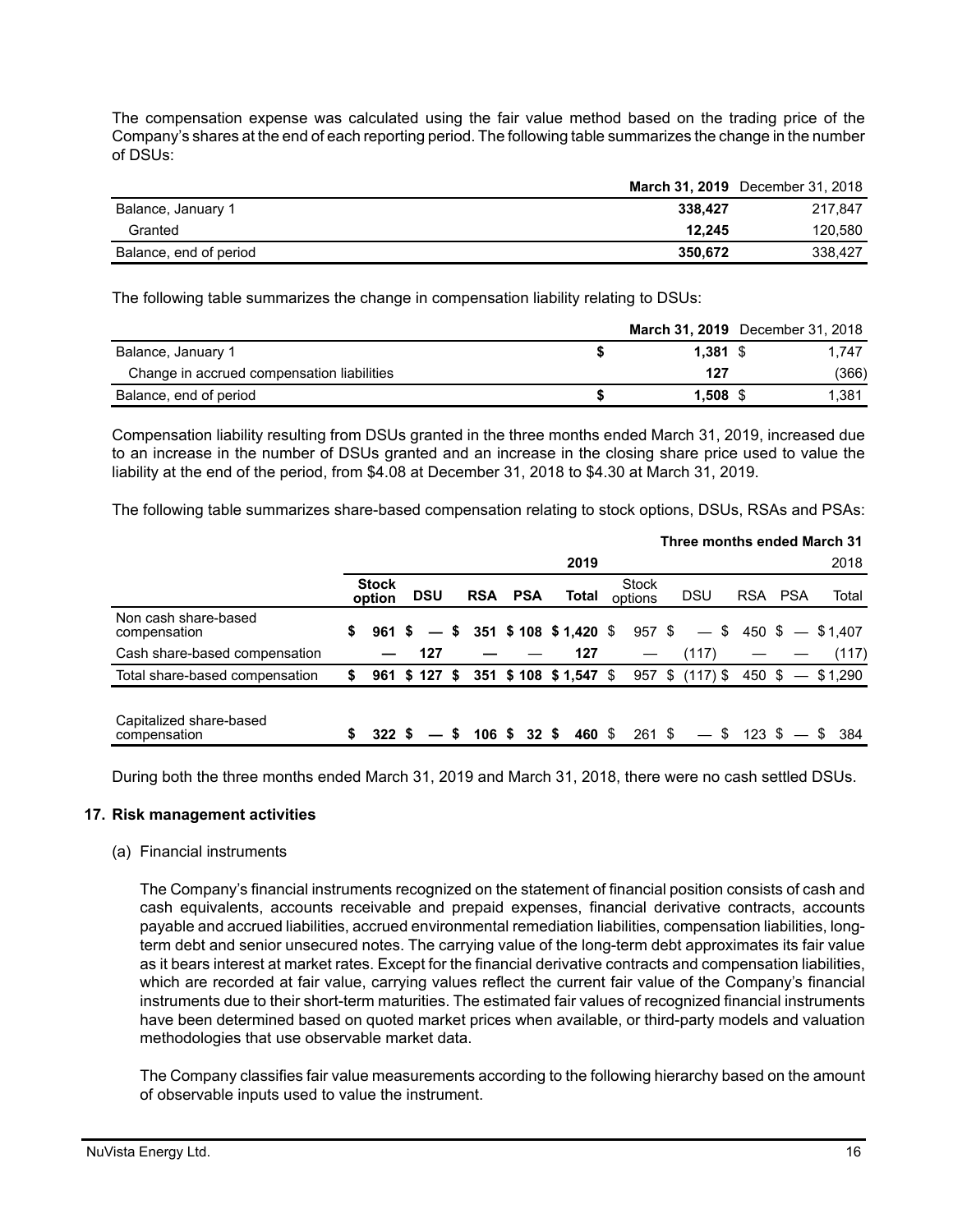- Level 1 Quoted prices are available in active markets for identical assets or liabilities as of the reporting date. Active markets are those in which transactions occur in sufficient frequency and volume to provide pricing information on an ongoing basis.
- Level 2 Pricing inputs are other than quoted prices in active markets included in Level 1. Prices in Level 2 are either directly or indirectly observable as of the reporting date. Level 2 valuations are based on inputs, including quoted forward prices for commodities, time value and volatility factors, which can be substantially observed or corroborated in the marketplace.
- Level 3 Valuations in this level are those with inputs for the asset or liability that are not based on observable market data.

The Company's cash and cash equivalents are classified as Level 1 and financial derivative contracts as Level 2. The Company uses third party models and valuation methodologies to determine the fair value of financial derivative contracts. Assessment of the significance of a particular input to the fair value measurement requires judgment and may affect the placement within the fair value hierarchy level.

(b) Financial assets and financial liabilities subject to offsetting

The following is a summary of the Company's financial assets and financial liabilities that are subject to offsetting:

|                                |                              |                                   | March 31, 2019                    |                              |                                   | December 31, 2018                 |
|--------------------------------|------------------------------|-----------------------------------|-----------------------------------|------------------------------|-----------------------------------|-----------------------------------|
|                                | Gross<br>financial<br>assets | Gross<br>financial<br>liabilities | <b>Net</b><br>financial<br>assets | Gross<br>financial<br>assets | Gross<br>financial<br>liabilities | <b>Net</b><br>financial<br>assets |
| Current assets (liabilities)   | $3.184$ \$                   | $(853)$ \$                        | $2,331$ \$                        | 40.486 \$                    | $-$ \$                            | 40,486                            |
| Long-term assets (liabilities) | 49.590                       | (1.576)                           | 48.014                            | 76.763                       |                                   | 76.763                            |
| Net position                   | 52,774 \$                    | $(2,429)$ \$                      | 50.345                            | 117.249 \$                   |                                   | 117.249                           |

#### (c) Risk management contracts

The following is a reconciliation of movement in the fair value of financial derivative contracts:

|                                                     |   | <b>March 31, 2019</b> | December 31, 2018 |
|-----------------------------------------------------|---|-----------------------|-------------------|
| Fair value of contracts, beginning of year          | 5 | 117.249 \$            | 23,854            |
| Change in the fair value of contracts in the period |   | (64, 197)             | 55,060            |
| Fair value of contracts realized in the period      |   | (2,707)               | 38.335            |
| Fair value of contracts, end of period              | S | $50.345$ \$           | 117.249           |

The following is a summary of the financial derivatives as at March 31, 2019:

|                                            |        | WTI fixed price swap |  |  |  |
|--------------------------------------------|--------|----------------------|--|--|--|
| Term $(1)$                                 | Bbls/d | Cdn\$/Bbl            |  |  |  |
| 2019 remainder                             | 5.253  | 76.72                |  |  |  |
| 2020                                       | 1.899  | 79.21                |  |  |  |
| $(1) - \cdot$<br>.<br>$\sim$ $\sim$<br>. . |        |                      |  |  |  |

 $<sup>(1)</sup>$  Table presented as weighted average volumes and prices.</sup>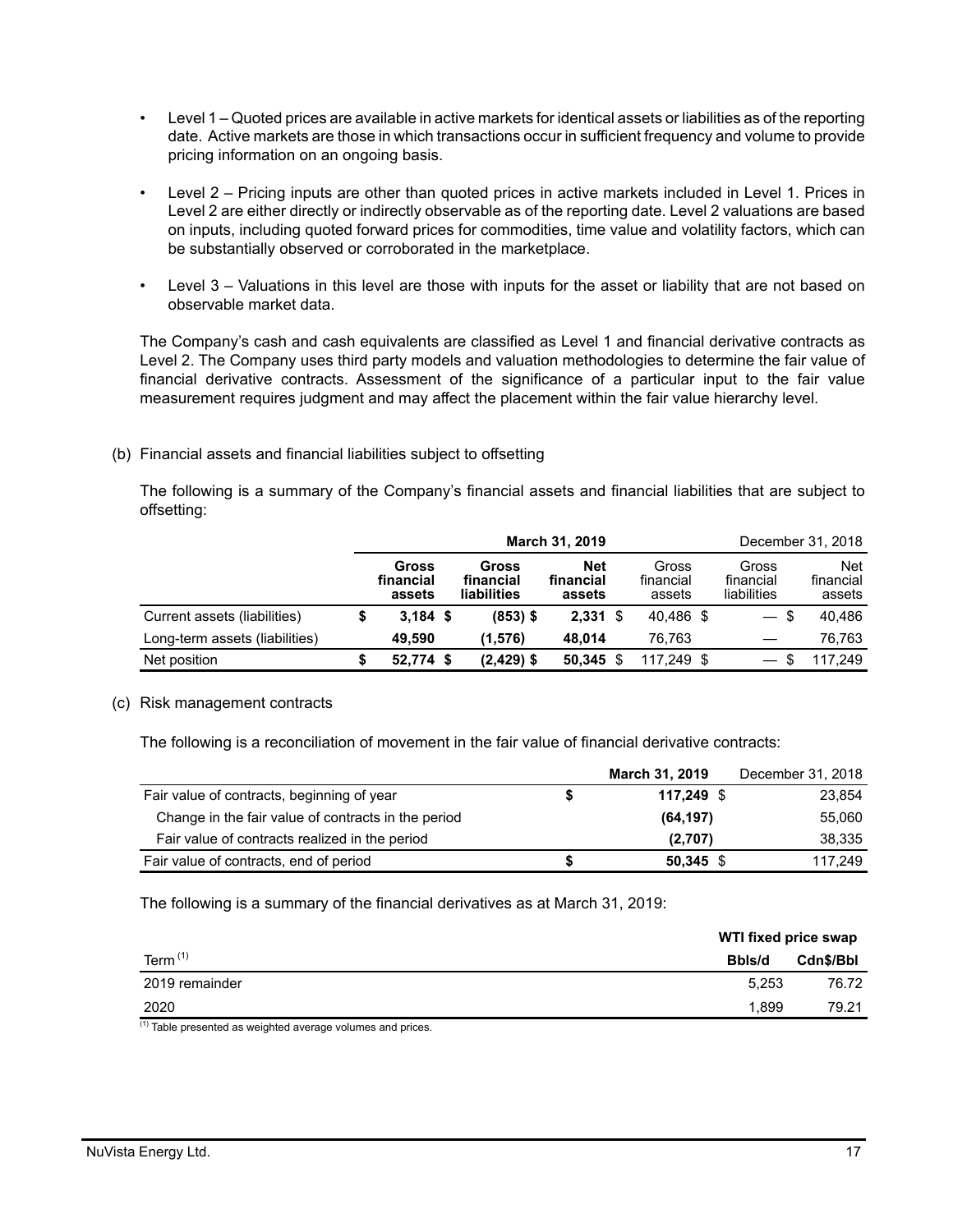|                | C\$ WTI 3 Way Collar |           |           |           |  |  |  |
|----------------|----------------------|-----------|-----------|-----------|--|--|--|
| Term $(1)$     | Bbls/d               | Cdn\$/Bbl | Cdn\$/Bbl | Cdn\$/Bbl |  |  |  |
| 2019 remainder | 4.801                | 68.24     | 82.60     | 89.84     |  |  |  |
| 2020           | 2.699                | 67.41     | 82.33     | 89.72     |  |  |  |

 $(1)$  Table presented as weighted average volumes and prices.

|                |         | <b>AECO-NYMEX</b><br>basis swap |         | <b>Chicago-NYMEX</b><br>basis swap |         | <b>Malin-NYMEX</b><br>basis swap | <b>AECO-Malin</b><br>basis swap |                              | Dawn-NYMEX<br>basis swap |                              |  |
|----------------|---------|---------------------------------|---------|------------------------------------|---------|----------------------------------|---------------------------------|------------------------------|--------------------------|------------------------------|--|
| Term $(1)$     | MMbtu/d | <b>US\$/</b><br><b>MMbtu</b>    | MMbtu/d | <b>US\$/</b><br><b>MMbtu</b>       | MMbtu/d | <b>US\$/</b><br><b>MMbtu</b>     | <b>MMbtu/d</b>                  | <b>US\$/</b><br><b>MMbtu</b> | <b>MMbtu/d</b>           | <b>US\$/</b><br><b>MMbtu</b> |  |
| 2019 remainder | 17.500  | (0.94)                          | 11,109  | (0.25)                             | 17,782  | (0.40)                           | 10,000                          | 0.68                         | 2,218                    | (0.26)                       |  |
| 2020           | 47.500  | (0.96)                          | 15,000  | (0.25)                             | 11,667  | (0.51)                           | 8,333                           | 0.68                         | 10,000                   | (0.26)                       |  |
| 2021           | 95.000  | (0.98)                          | 15,000  | (0.24)                             | 20,000  | (0.66)                           |                                 |                              | 10,000                   | (0.26)                       |  |
| 2022           | 95,000  | (0.97)                          | 12,493  | (0.24)                             | 16,658  | (0.66)                           |                                 |                              | 8,329                    | (0.26)                       |  |
| 2023           | 100,000 | (1.01)                          |         |                                    |         |                                  |                                 |                              |                          |                              |  |
| 2024           | 100,000 | (1.00)                          |         |                                    |         |                                  |                                 |                              |                          |                              |  |

 $(1)$  Table presented as weighted average volumes and prices.

|         |            |                       |                   | Dawn fixed price swap  |            |  |
|---------|------------|-----------------------|-------------------|------------------------|------------|--|
| MMbtu/d | US\$/MMbtu | MMbtu/d               | <b>US\$/MMbtu</b> | MMbtu/d                | US\$/MMbtu |  |
| 3.891   | 1.30       | 40.564                | 2.78              | 7.782                  | 2.50       |  |
|         |            | 20.833                | 2.79              |                        |            |  |
|         |            | AECO fixed price swap |                   | NYMEX fixed price swap |            |  |

 $(1)$  Table presented as weighted average volumes and prices.

Subsequent to March 31, 2019 the following is a summary of financial derivatives that have been entered into:

|                | WTI fixed price swap |           |
|----------------|----------------------|-----------|
| Term $(1)$     | Bbls/d               | Cdn\$/Bbl |
| 2019 remainder | 513                  | 81.07     |
| 2020           | 800                  | 81.11     |

 $<sup>(1)</sup>$  Table presented as weighted average volumes and prices.</sup>

|                | C\$ WTI 3 Way Collar |           |           |           |  |  |  |
|----------------|----------------------|-----------|-----------|-----------|--|--|--|
| Term $(1)$     | Bbls/d               | Cdn\$/Bbl | Cdn\$/Bbl | Cdn\$/Bbl |  |  |  |
| 2019 remainder | 111                  | 70.00     | 81.00     | 88.75     |  |  |  |
| 2020           | 200                  | 70.00     | 81.00     | 88.75     |  |  |  |

 $<sup>(1)</sup>$  Table presented as weighted average volumes and prices.</sup>

|                     | <b>AECO-NYMEX basis swap</b> |            |  |  |  |
|---------------------|------------------------------|------------|--|--|--|
| Term <sup>(1)</sup> | <b>MMbtu/d</b>               | US\$/MMbtu |  |  |  |
| 2025                | 10.000                       | (1.00)     |  |  |  |

(1) Table presented as weighted average volumes and prices.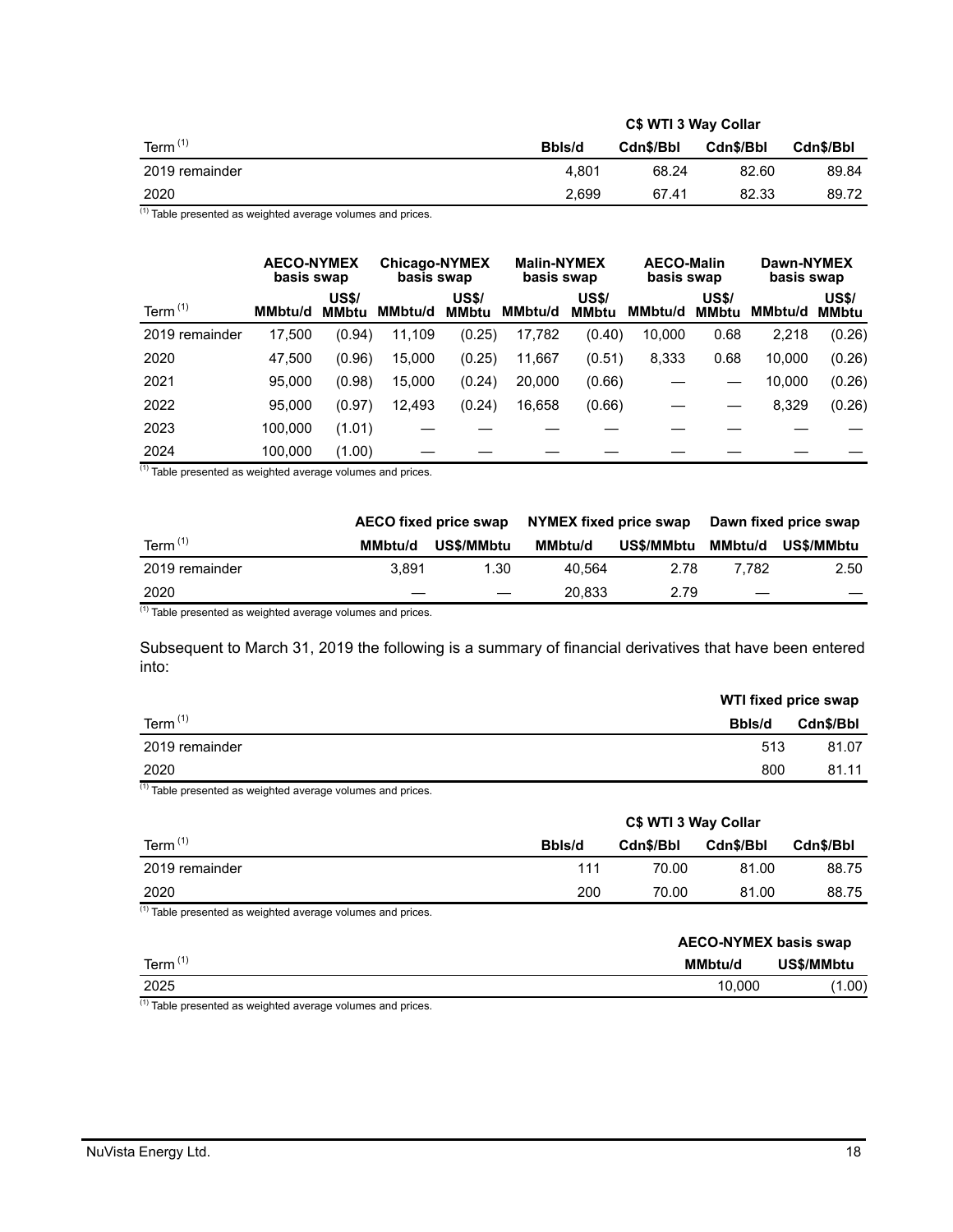#### (d) Physical delivery sales contracts

The following is a summary of the physical delivery sales contracts as at March 31, 2019:

|                |        |          |         | AECO fixed price swap Dawn fixed price swap | <b>Dawn-NYMEX Basis</b> |            |  |
|----------------|--------|----------|---------|---------------------------------------------|-------------------------|------------|--|
| Term $(1)$     | GJ/d   | Cdn\$/GJ | MMbtu/d | US\$/MMbtu                                  | MMbtu/d                 | US\$/MMbtu |  |
| 2019 remainder | 52,800 | 1.49     | 7.782   | 2.50                                        | 2.218                   | (0.26)     |  |
| 2020           | 8.333  | 1.60     |         |                                             | 10.000                  | (0.26)     |  |
| 2021           |        |          |         |                                             | 10.000                  | (0.26)     |  |
| 2022           |        |          |         |                                             | 8.329                   | (0.26)     |  |

 $(1)$  Table presented as weighted average volumes and prices.

#### **18. Financing costs**

|                                           | Three months ended March 31 |            |  |        |
|-------------------------------------------|-----------------------------|------------|--|--------|
|                                           |                             | 2019       |  | 2018   |
| Interest expense                          | S                           | $6.903$ \$ |  | 12.421 |
| Finance lease expense                     |                             | 73         |  |        |
| Accretion of asset retirement obligations |                             | 488        |  | 404    |
| Total financing costs                     |                             | $7.464$ \$ |  | 12.825 |

## **19. Supplemental cash flow information**

The following table provides a detailed breakdown of certain line items contained within cash from operating and investing activities:

|                                          | Three months ended March 31 |                       |        |  |
|------------------------------------------|-----------------------------|-----------------------|--------|--|
|                                          |                             | 2019                  | 2018   |  |
| Cash provided by (used for):             |                             |                       |        |  |
| Accounts receivable and prepaid expenses | \$                          | 3,818<br>$(2,299)$ \$ |        |  |
| Other assets                             |                             | (846)                 | 183    |  |
| Accounts payable and accrued liabilities |                             | 10,134                | 42,027 |  |
| Total                                    | \$                          | $6,989$ \$            | 46,028 |  |
| Related to:                              |                             |                       |        |  |
| Operating activities                     | \$                          | $(5,674)$ \$          | 13,418 |  |
| Investing activities                     |                             | 12,663                | 32,610 |  |
|                                          | \$                          | 6,989 $$$             | 46,028 |  |